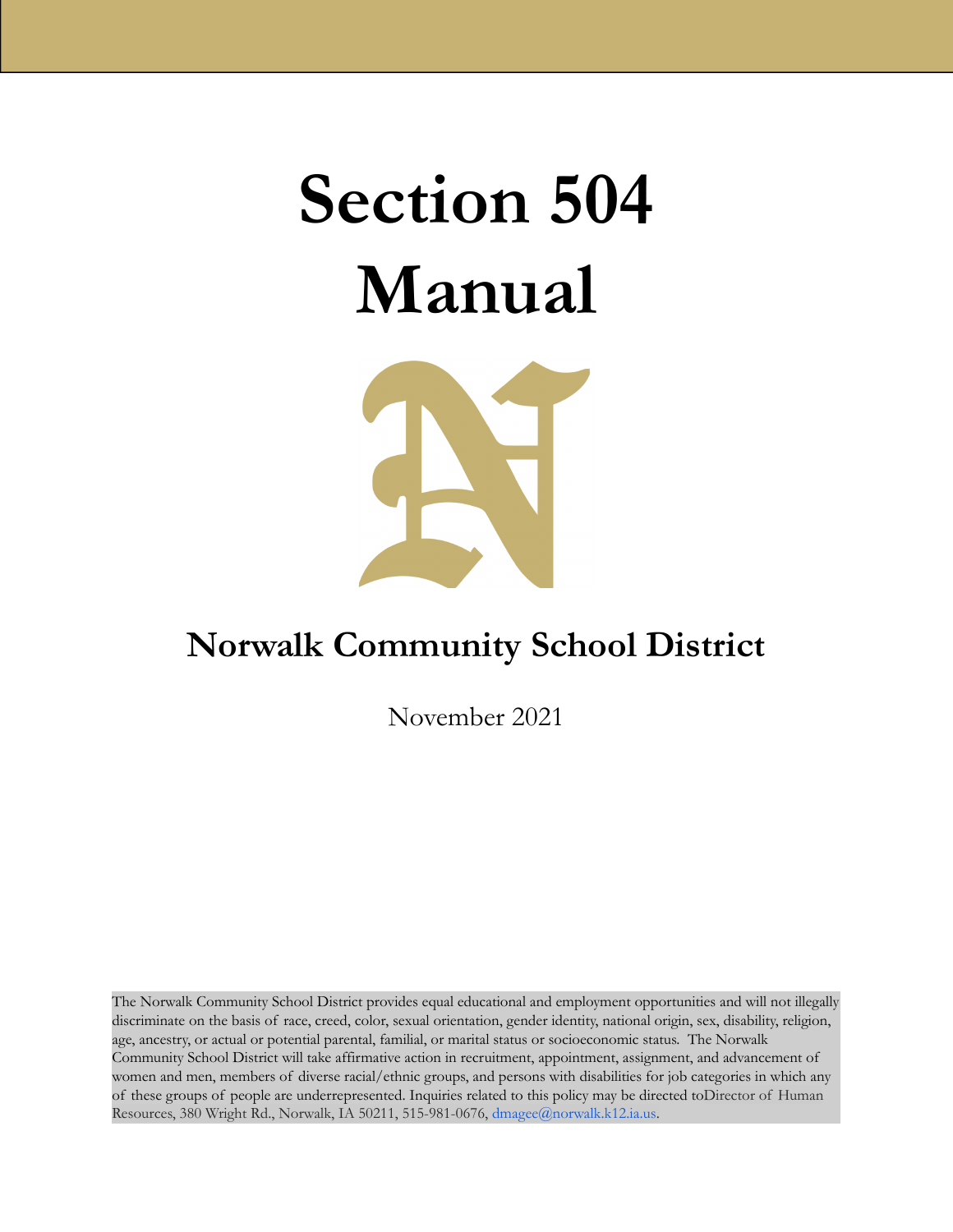# **Table of Contents**

| <b>Section 504 Overview</b>                                            | $\mathbf{1}$ |
|------------------------------------------------------------------------|--------------|
| <b>Section 504 District Contacts</b>                                   | 4            |
| Evaluations                                                            | 5            |
| <b>Decision Makers</b>                                                 | 5            |
| <b>Section 504 Protocols</b>                                           | 5            |
| <b>Annual Reviews</b>                                                  | 8            |
| <b>Three Year Reevaluations</b>                                        | 8            |
| <b>Section 504 and Discipline</b>                                      | 9            |
| Suspension/Placement                                                   | 9            |
| Substance Abuse                                                        | 10           |
| Graduation                                                             | 10           |
| <b>Parental and Student Rights</b>                                     | 10           |
| <b>Grievance Procedure</b>                                             | 11           |
| <b>Section 504 Procedures Checklist</b>                                | 13           |
| <b>Sample Classroom and Facility Accommodations</b>                    | 14           |
| <b>Section 504 Forms</b>                                               | 15           |
| <b>Section 504 Notification Letter to Parents</b>                      | 16           |
| <b>Section 504 Student and Parental Rights</b>                         | 17           |
| <b>Section 504 Eligibility Determination</b>                           | 18           |
| Section 504 Student Accommodation Plan                                 | 19           |
| <b>Elementary Section 504 Teacher Input Form</b>                       | 20           |
| <b>Secondary Section 504 Teacher Input Form</b>                        | 21           |
| Authorization for the Release of Health and/or Educational Information | 22           |
| <b>Support for Accommodation Request (SAR) Form</b>                    | 24           |
| Grievance Form for Section 504 concerns                                | 26           |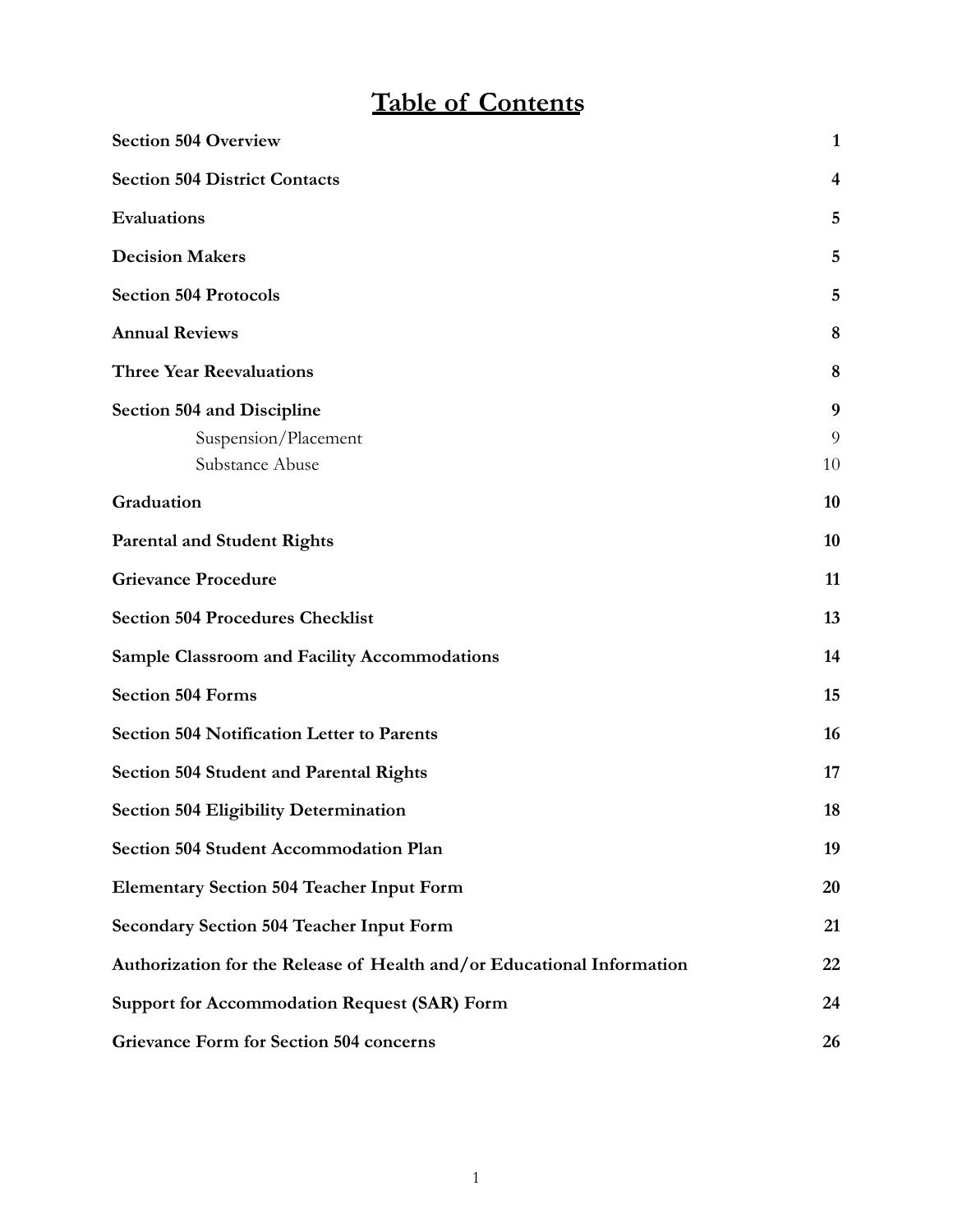# <span id="page-2-0"></span>**Section 504 Overview**

Section 504 of the Rehabilitation Act is a federal civil rights law passed in 1973 that protects the rights of persons with qualifying disabilities. This law directs that recipients of federal funds are to make programs and activities accessible to all persons with disabilities.

Section 504 has three areas of emphasis: employment, facility accessibility, and requirements for preschool, elementary, secondary, and post secondary education programs/activities. This document focuses on the requirements associated with preschool through secondary education programs and activities.

Section 504 of the Rehabilitation Act of 1973 protects persons from discrimination based on their disability status. A person is considered to have a disability, within the definition of Section 504, if he or she:

- Has a **mental or physical impairment** which **substantially limits** one or more of the individual's **major life activities**;
- Has a record of such impairments; or
- Is regarded as having such an impairment

#### **Mental and Physical impairment**

A mental impairment is any mental or psychological disorder. A physical impairment is a physiological disorder or condition, cosmetic disfigurement, or anatomical loss affecting one or more body systems.<sup>1</sup> The final determination as to whether or not a condition is considered an impairment is left to the discretion of the student's 504 team. A medical diagnosis is not required.

#### **Major life activity**

Major life activities include functions such as caring for one's self, performing manual tasks, walking, seeing, hearing, speaking, breathing, learning, and working. The ADA Amendments Act of 2008 includes a *non-exhaustive* list of major activities such as: caring for one's self, performing manual tasks, seeing, hearing, eating, sleeping, walking, standing, lifting, bending, speaking, breathing, learning, reading, concentrating, thinking, communicating, working, and the operation of major bodily functions such as immunity, normal cell growth, elimination, digestion, and endocrine functions. School staff should consider possible 504 evaluations for any health condition that substantially impacts even one major life activity or major bodily function.

#### **Substantially Limits and ADA Amendments Act of 2008**

The ADA Amendment Act of 2008 broadened 504 eligibility and lowered the bar for demonstrating that an impairment substantially limits either a major life activity or major bodily function. The 2008 changes specified that an impairment need not prevent or severely or significantly restrict a major activity to be considered substantially limiting. In order to determine impact, the comparison is with how a typical peer performs the same major life activity or bodily function. The determination of a substantial limitation is made on a student-by-student basis by the 504 team.

<sup>1</sup> https://www.ada.gov/pcatoolkit/chap1toolkit.htm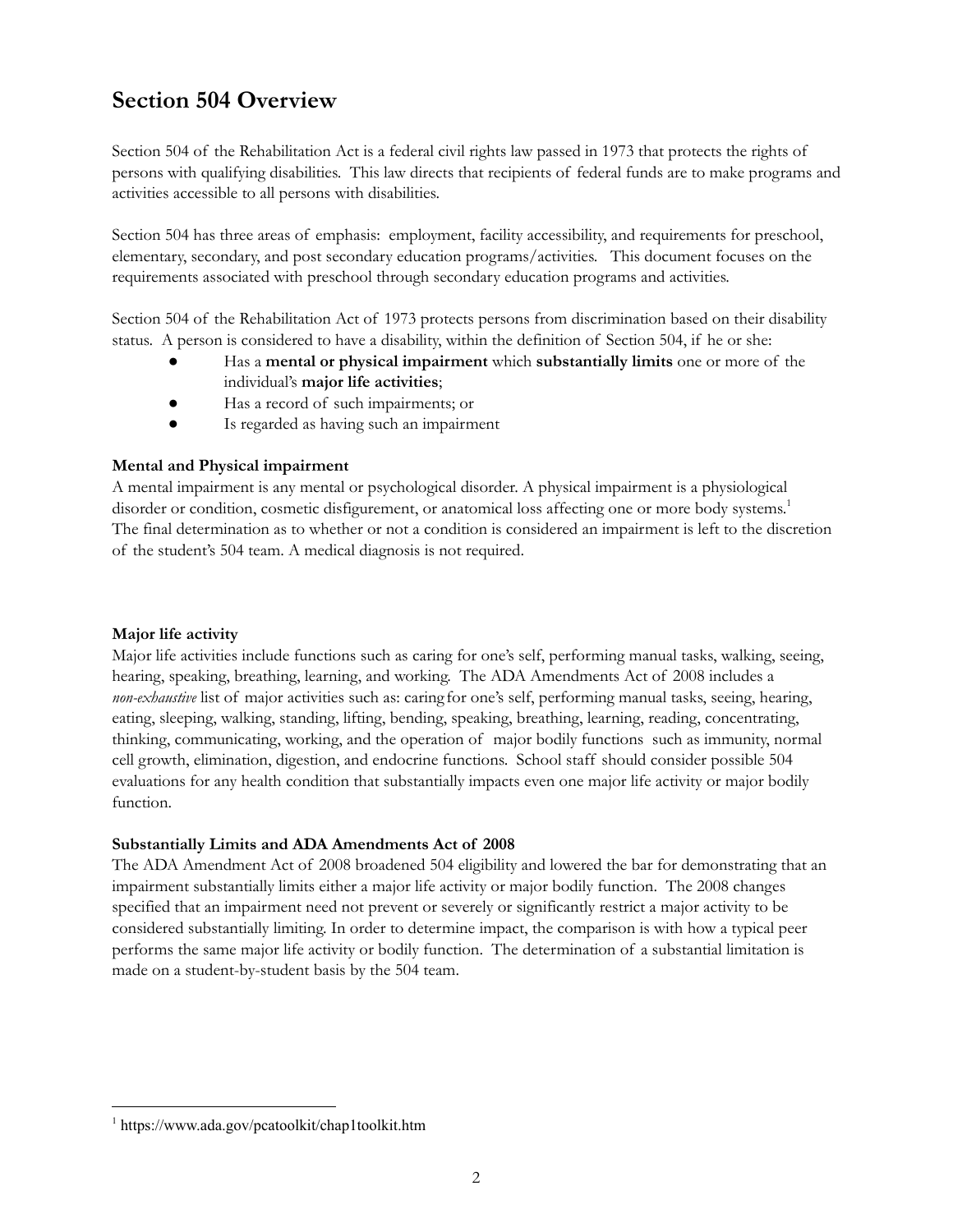### **Eligibility**

Eligibility is determined when the student's physical or mental impairment meets the federal criteria of "substantially limits a major life activity." The presence of the disability is *not* sufficient, in and of itself, to qualify a student as eligible; nor is a medical diagnosis. When a child is determined eligible, Section 504 ensures that accommodations and services are provided to remove barriers and allow equitable access. The law also provides guidance regarding procedural steps and safeguards.

#### **Students who have a disability but do not need accommodations**

A district may conduct a 504 evaluation and determine that while a student meets the Section 504 disability definition they do not need accommodations and an accommodation plan to access a free and appropriate public education. For example this could happen if a high school student is diagnosed with a food allergy that substantially limits the major life activity of eating and the function of the digestive system. However, based on the Section 504 evaluation, it could be determined that the student does not need accommodations as a result of the disability because the student may choose to bring cold lunch and is not participating in family consumer science classes. This student could fully participate in the school's regular physical education program and in extracurricular sports; not need help administering topical medicine; and not require any modifications to the school's policies, practices, or procedures. In this situation the school district is not obligated to provide the student with any additional services. The student is still a person with a disability and therefore remains protected by the general nondiscrimination provisions of Section 504. This student would be marked as qualifying for Section 504 in Infinite Campus, but would not need an accommodation plan.

#### **Mitigating measures**

The 2008 Amendments to the ADA made clear that mitigating measures, with the exception of corrective lenses, could not be considered during the evaluation process. Examples of mitigating measures include but are not limited to: medication, medical equipment and devices, prosthetic limbs, low vision devices, accommodations, an individual health plan (IHP) and behavioral modifications. *The corrective ef ect of mitigating measures may not be used to rule out Section 504 eligibility.* To determine eligibility for a student who is successfully using mitigating measures an evaluation should focus on how the student may perform major life activities/major bodily functions *without* the use of mitigating measures.

#### **Episodic conditions or conditions that are in remission**

An impairment that is episodic or in remission is considered a disability if it would substantially limit a major life activity when active. Examples may include depression and bi-polar disorders; juvenile rheumatoid arthritis; inflammatory bowel disease; cancer, and congenital herpes. When in remission, the accommodation plan remains in place ready to implement when the disease state again becomes active.

#### **Section 504 and Individual Health Plans (IHP)**

The federal Office of Civil Rights stated that a district may not forego evaluating a student with asthma, food allergies, diabetes, or other health issues for Section 504 based on the fact that the student has an Individual Health Plan at school.

#### **Extracurricular Sports & Activities**

A school district that offers extracurricular activities and sports must do so in such manner as is necessary to afford qualified students with disabilities an equal opportunity for participation. This means districts must make *reasonable* modifications and provide accommodations that are needed to ensure an equal opportunity to participate. (It is understood that the term "reasonable" is vague; hence each situation will need to be reviewed on a case-by-case basis by the district administration in collaboration with the student and his or her parents. Likewise, the student must have the skill and abilities needed (or be able to develop such skills and abilities) in order to reasonably participate.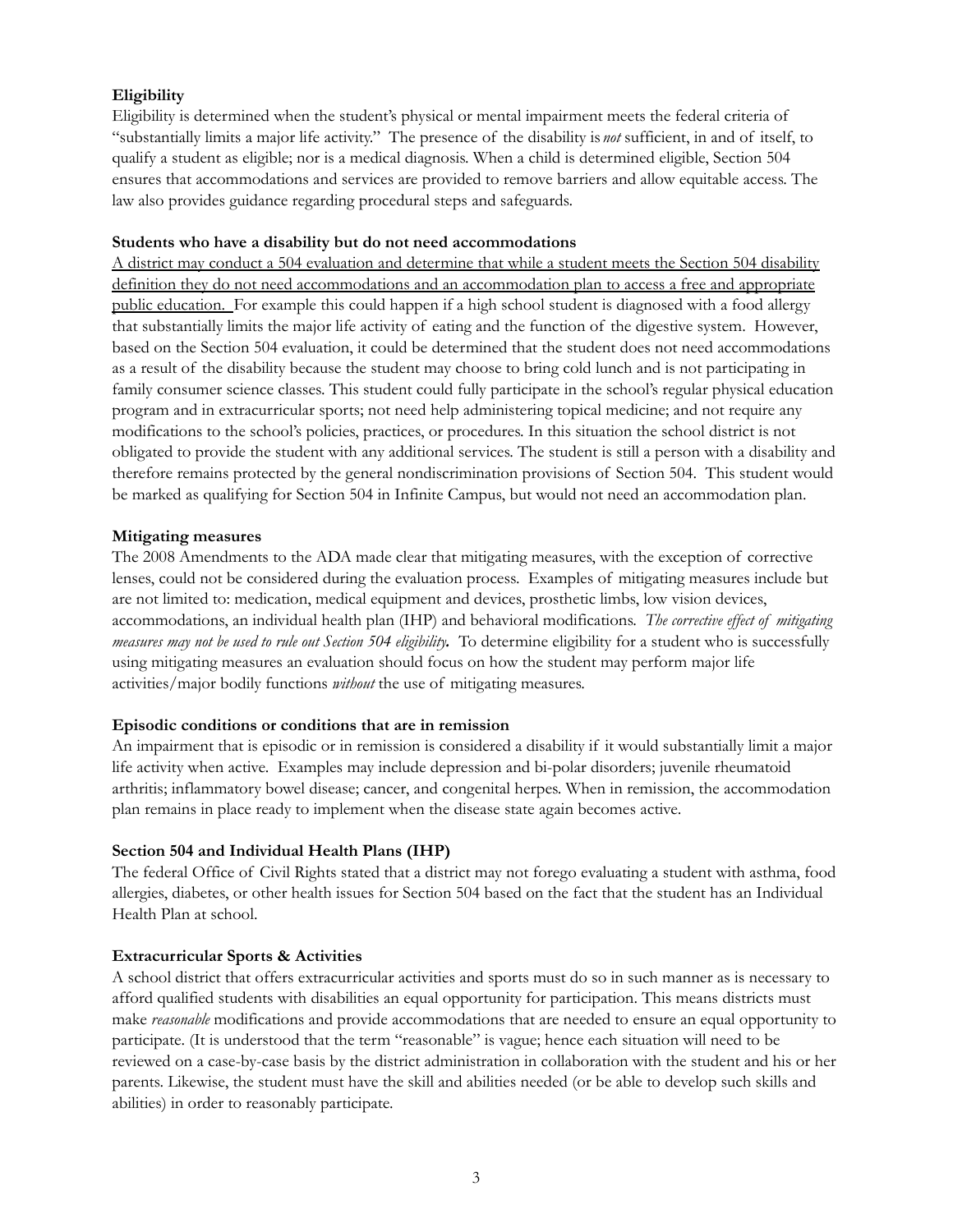#### **Failing Grade**

A 504 Plan does not insure a passing grade: it is possible that a student with a 504 Plan could still fail a class. Providing necessary accommodations and services simply removes barriers to access. The student must still complete assigned work and the quality of that work must be sufficient to earn a passing grade. In cases where a student is failing a class, school officials should make sure all parts of the 504 Plan are in place and being actively implemented by school staff. The team may also want to reconvene to determine whether the current plan needs revision.

# <span id="page-4-0"></span>**Section 504 District Contacts**

Each Norwalk school building will identify a lead contact(s) for their building. This person is responsible for the coordination of 504 activities at the building level to include maintenance and accuracy of records, staff communication/education at the building level, plan implementation, transition within and between buildings, and coordination of annual reviews. The district contact person is responsible for overseeing the district 504 program and ensuring that the district is appropriately identifying and serving students who are eligible for Section 504 services.

| <b>Building</b>          | <b>Contact Person</b>              |  |
|--------------------------|------------------------------------|--|
|                          |                                    |  |
| Oviatt Elementary        | Nicole Banegas & Kelly Oliver      |  |
|                          |                                    |  |
| Orchard Hills Elementary | Rodney Martinez & Sonya Chittenden |  |
|                          |                                    |  |
| Lakewood Elementary      | Grace Sullivan & Shawna Neifert    |  |
|                          |                                    |  |
| Norwalk Middle School    | Chad Wiedmann & Rachel Ertz        |  |
|                          |                                    |  |
| Norwalk High School      | Jessica Gambrel & Diana Duffy      |  |

Inquiries concerning the school district's compliance with Section 504 regulations or the Americans with Disabilities Act regulations pertaining to services provided to students should be directed to the District 504 Coordinator. The following individual has been designated to coordinate the school district's efforts to comply with these Section 504/ADA regulations:

### **Section 504 District Coordinator**

The following individual has been designated to coordinate the school district's efforts to comply with these Section 504/ADA regulations:

Eric Neessen Director of Student Services 380 Wright Rd., Norwalk, IA 50211 515-981-0676 [eneessen@norwalk.k12.ia.us](mailto:eneessen@norwalk.k12.ia.us)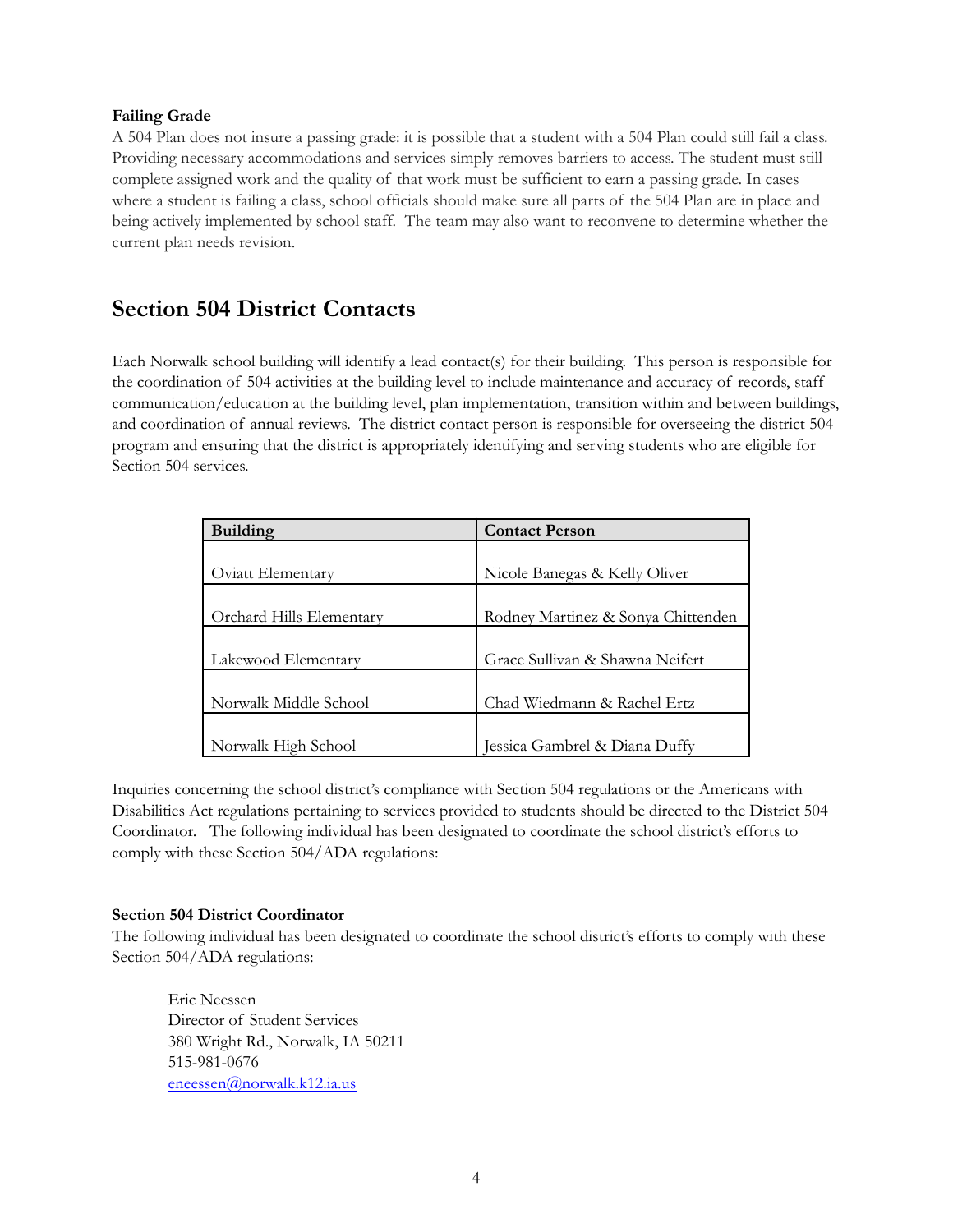# <span id="page-5-0"></span>**Evaluations**

Parental consent for evaluation is required. Without signed parental/guardian consent an evaluation will not be conducted. Section 504 requires that eligibility determinations be made based upon a careful review of information from a variety of sources. Information provided by parents must be considered in the evaluation process along with other information supplied by the school district. Relevant information used for an evaluation may include: *(This is not an exhaustive list.)*

- Information gathered from school records, observations, interviews, medical or hospital records, rating scales, permanent products that the student has produced and curriculum-based measurement probes.
- Interviews with the student's teacher(s), parents and medical or mental health professionals who have evaluated the student.
- Educational records and permanent products such as standardized test scores, attendance records, disciplinary records, health records, hearing or vision screening results, samples of daily work or the teacher's grade book.
- Direct observations of the student.

# <span id="page-5-1"></span>**Decision Makers**

Section 504 guidelines indicate that decisions should be made by an educational team. This team is to be composed of school staff who are:

- 1) Knowledgeable of the *student*
- 2) Knowledgeable about the *meaning of assessment data*and
- 3) Knowledgeable of *placement options and able to commit district resources*.

While one individual can fulfill more than one of these roles,*there must be more than one* school staff member at Section 504 meetings. Depending on the nature of the suspected disability, a team could consist of the building 504 lead contact, school nurse, and a general education teacher. However these three individuals are not all required to be in attendance. Other individuals may participate on the team as necessary. Parents should also be invited to participate in this process. OCR has ruled that parents have a special knowledge of their child's impairment and are uniquely positioned to provide information about the student. If a parent is scheduled to attend and does not appear at the meeting, the team may proceed and notify the parent in writing regarding any decisions made. The student may also choose to be involved in the process, depending upon the age of the child, the nature of the disability, and the surrounding circumstances.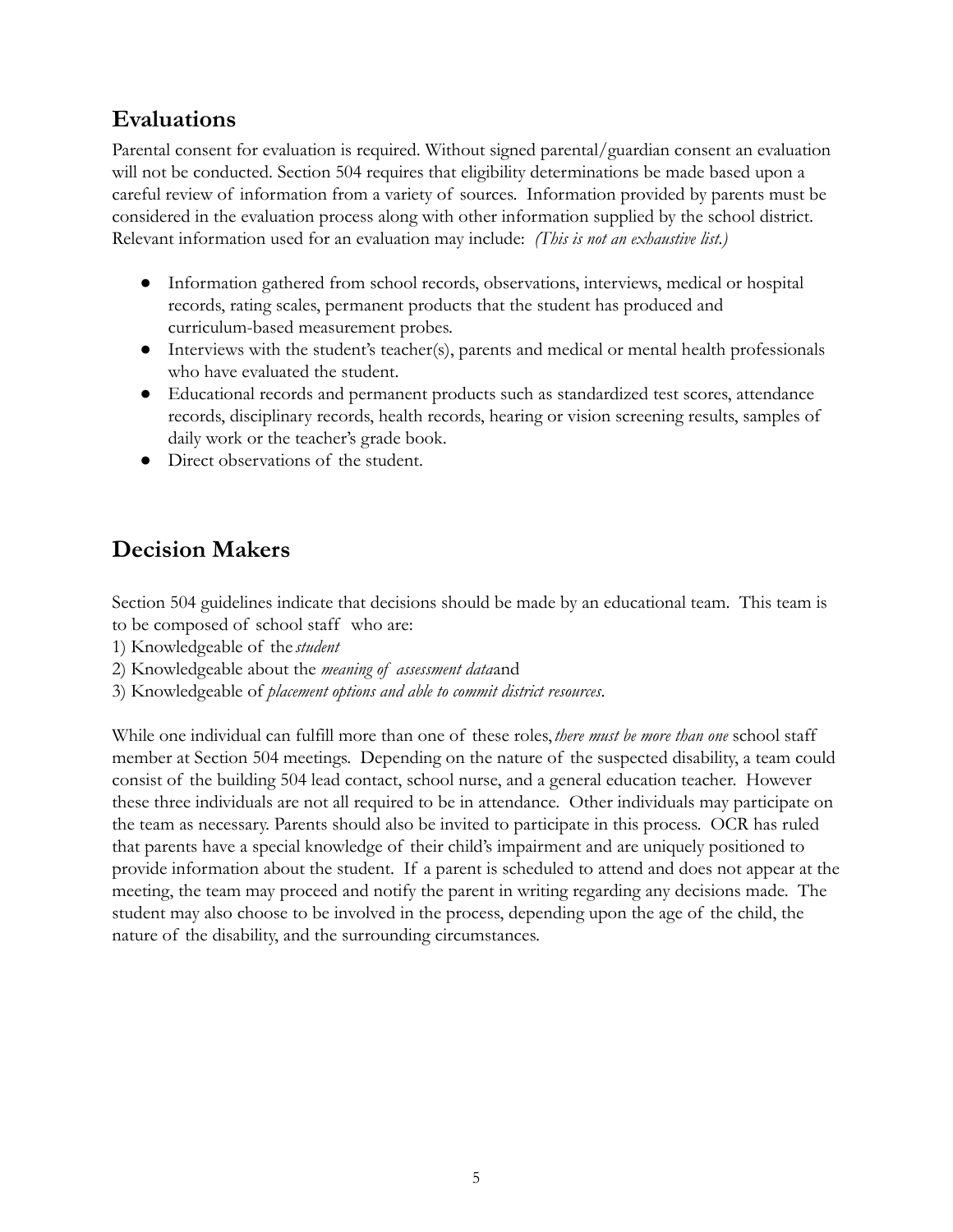# <span id="page-6-0"></span>**Section 504 Protocols**

Upon parental request or teacher/staff concern, the 504 team will convene and begin the process defined below (also refer to the *Section 504 Procedures Checklist*). It is important that this process be completed in a timely manner. No more than 60 days should transpire from the time the parent/guardian signs consent to when the evaluation is completed and an eligibility decision made.

### **Step 1 – Defining the Disability**

- Upon parental request or teacher/staff concern, the Section 504 building lead will begin the process of verifying and defining the child's disability.
- A meeting may be held with the parent to complete this initial step.
- The Section 504 building lead obtains written parental consent to begin the 504 evaluation process using the Parent Consent form.
- When available, obtain copies of psychological evaluation, physician's report or other relevant evaluations from the parents.
- For medical or mental health conditions, consult with the school nurse, prior to meeting with the parent, to determine what information may already be available in the nurse's office and what additional information may be needed. Obtain a signed release of information to obtain medical records and/or talk with identified medical or mental health providers that could provide the team with relevant information. If a parent declines this request, the evaluation will still proceed.
- Consideration should be given to having the school nurse conduct a health review for all students evaluated for Section 504 eligibility. The school nurse will serve as a member of the 504 eligibility team for any student with physical or mental health concerns.
- Once completed, all original and supporting documents should be filed in the student's Section 504 folder. Section 504 folders will be located in an area designated by the Section 504 representative in each school building.

### **Step 2 – Collection of Information to Document Section 504 Eligibility**

- School personnel will begin gathering evidence/data to determine the impact of the child's disability on their school functioning. This could include information not only on how the student is functioning during the school day but also on the bus and during extracurricular activities outside of the traditional school day. The*Section 504 Elementary and Secondary Teacher Input* forms should be used to collect information on the student (which form used will depend on the grade level of the child).
- The 504 team will use the *Section 504 Eligibility Determination* form as a guide during this process. All sections of this document must be thoroughly completed.

### **Step 3 – Eligibility Determination**

- Based on a comprehensive review of the student's data, the 504 team will meet to determine if the student qualifies for protections under Section 504. This should be documented on the *Section 504 Eligibility Determination* form.
- The evaluation must include multiple sources of information and be completed within 60 days from the time signed consent is obtained.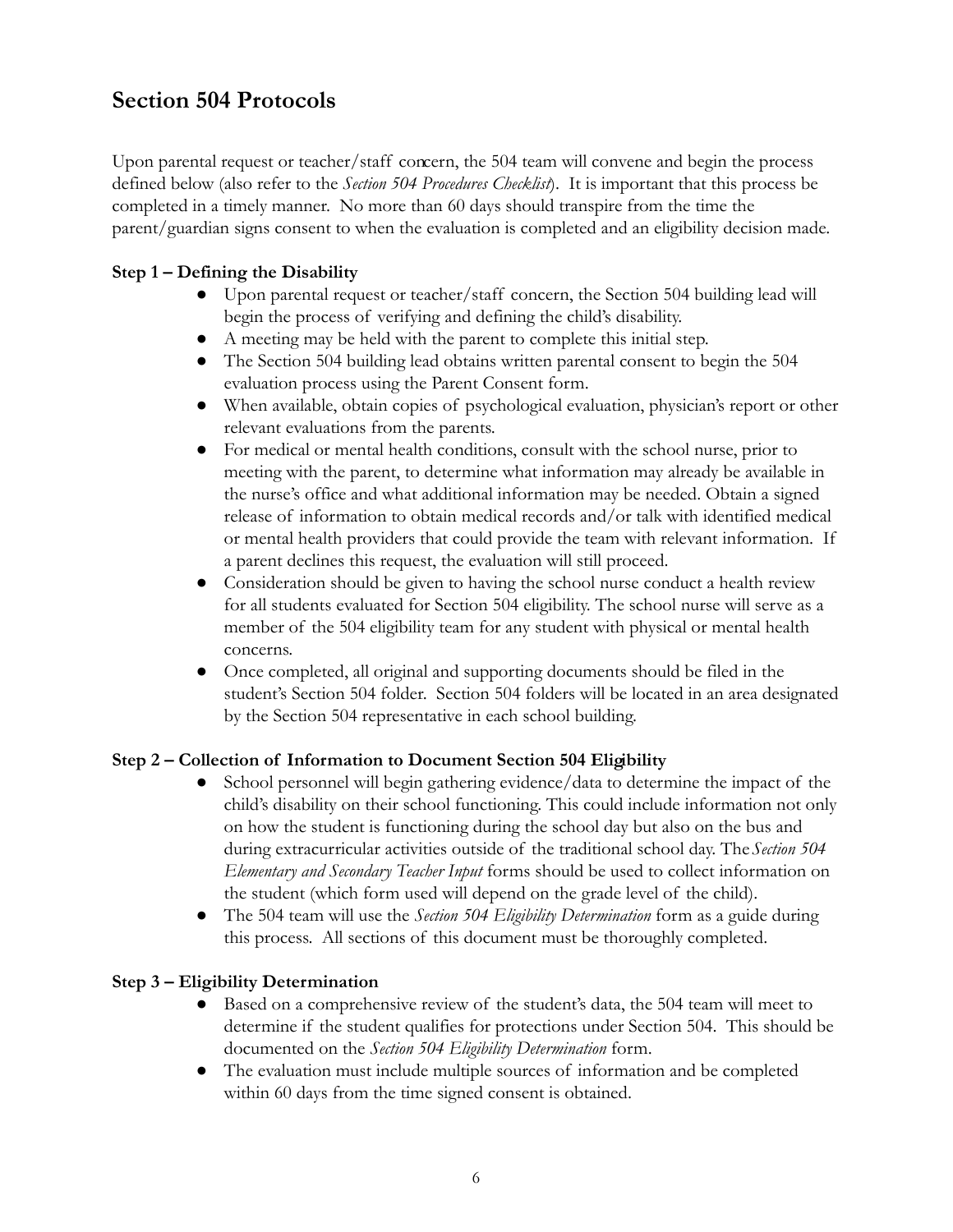- Section 504 teams are to make eligibility decisions based upon information which they possess and not on unsubstantiated statements. For example, if a parent indicates their child has been diagnosed with ADHD, ODD, and OCD but the medical record only notes ADHD, the team cannot consider the other reported diagnoses as a basis for determining Section 504 eligibility.
- The *Release of Health and/or Educational Information*form should be used to communicate directly with outside providers.
- Section 504 teams must insure that the *Section 504 Eligibility Determination form* is thoroughly completed and indicates data reviewed, the decision made concerning eligibility, and include parent or guardian signatures.

### **Step 4 – Determining Need for an Accommodation Plan**

- There is a possibility of five decisions that can be made based on the information presented:
	- o The student does not qualify for Section 504 eligibility and remains in the general education setting with no additional supports.
	- o The student does not qualify but continues with general education intervention.
	- o The student is eligible for Section 504 protections but is not in need of a plan at this time.
	- o The student is eligible for Section 504 and is need of accommodations; the *Section 504 Accommodation Plan* form will be completed.
	- o The student does have a disability and are suspected of needing specialized instruction: hence they should be referred for a "disability suspect" determination in collaboration with the AEA.
	- All accommodations listed in the accommodation plan must be consistent with and result from the impaired major life activity.
	- Accommodations should be stated in concrete terms and identify the staff person responsible for oversight.
	- A staff member must be designated to oversee implementation of the accommodation plan, serve as a contact person, and communicate with the parent.
	- Building contact person must insure that appropriate school staff members are made aware regarding contents of the accommodation plan.
	- The 504 team must insure that implementation is monitored and if accommodations do not provide the student access, insure that the Section 504 team is reconvened to revise the plan.
	- The District must insure accurate accounting to DE for all Section 504 eligible students. Building contact persons will note in Infinite Campus each identified student with a 504 plan.
	- The Section 504 Accommodation plan must also be uploaded to Infinite Campus.
	- All original and supporting documents will be filed in the student's Section 504 folder.

### **Step 5 —Reporting Through Infinite Campus**

● Students who are identified as qualifying under Section 504 are reported annually to the DE. This information is pulled from Infinite Campus. All students who qualify under Section 504 must have this indicated in Infinite Campus.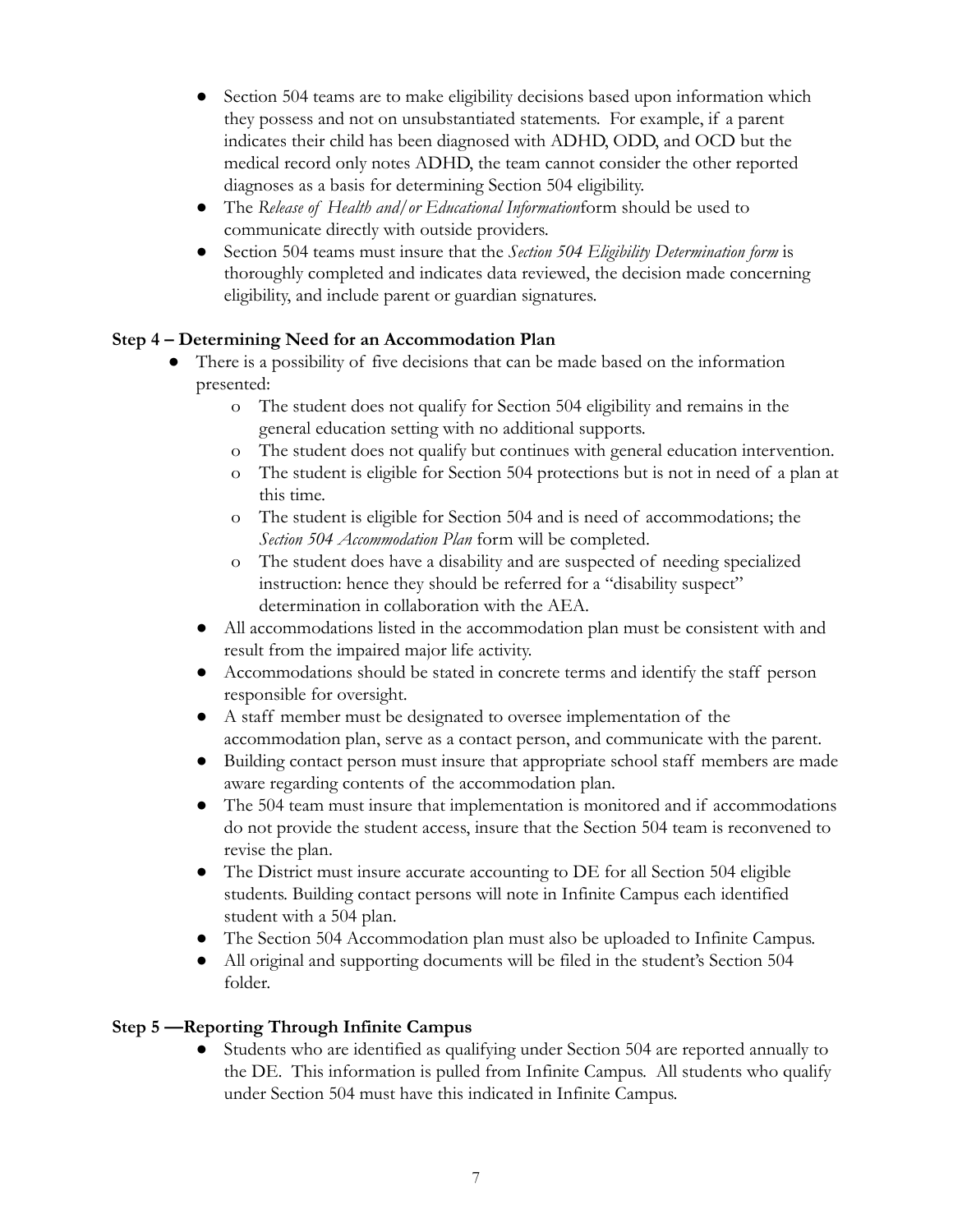• Copies of the student's 504 Accommodation Plan should also be uploaded into Infinite Campus so that it is available for administrative purposes as well as to insure that it is readily available to individuals who may have responsibilities for implementing it.

# <span id="page-8-0"></span>**Annual Reviews**

All accommodation plans for students who are Section 504 eligible will be reviewed and updated on an annual basis. Parents/guardians will be notified when the annual and three- year reevaluation is due and the 504 building lead will schedule a meeting to include the parent either in person or by speaker phone. If after repeated documented attempts to identify an agreeable meeting date and when within 5 days of the annual meeting due date, the meeting can be held without the parent and the parent then notified in writing of any decisions made.

The Section 504 building contact, or designee, is responsible to advocate for students as they move to a new grade level and/or a new attendance center. The building contact will meet with the appropriate staff to share 504 plans and the names of eligible students who are not in need of a plan.

- \_\_\_\_ Notify parents and other participants of Annual Section 504 Meeting
- \_\_\_\_ Review 504 Accommodation Plan and edit if needed
- \_\_\_\_ Provide parents with copy of parental rights
- \_\_\_\_ Provide parent with copy of current plan

# <span id="page-8-1"></span>**Three Year Reevaluations**

Every three years, or sooner if there are significant changes in physical or mental health status, a *Section 504 Eligibility Determination* form will be filled out to insure continued eligibility for accommodations. Note on this form that a three-year reevaluation is being conducted and the decision made, as a result of the reevaluation, pertaining to the student's continued eligibility under Section 504.

- Request/obtain relevant information from parent. As necessary, obtain signed parental consent for release of information. There is no need, at this time, to obtain parental consent to conduct a reevaluation.
- Collect data from appropriate sources (60 days from date of meeting)
	- ✓ Parent Interview
	- ✓ Student Interview
	- ✓ Teacher Input
	- ✓ School Nurse
	- ✓ School Records
	- ✓ Outside Sources (Physician, Counselor, Psychologist)
	- $\checkmark$  Other: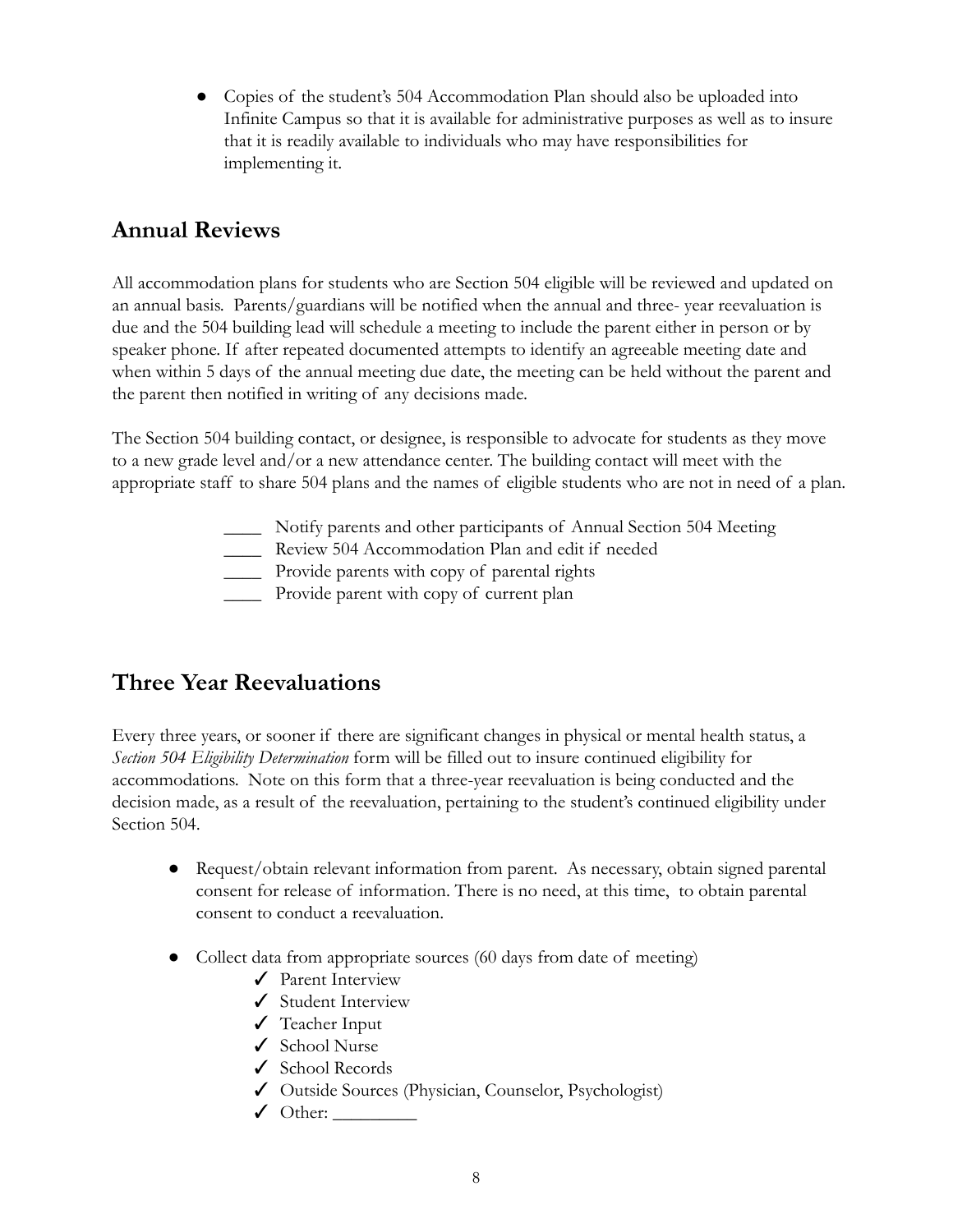- Once evaluation data has been collected, notify parent, and schedule a meeting to discuss the evaluation results and determine continued 504 eligibility. The team decision is documented.
- If the student is determined to be ineligible for 504 protections or no longer in need of a plan, the parent is notified and parent rights are provided.
- If the student is eligible for continued 504 protections, the Section 504 Accommodations Plan is developed or modified at the meeting. Implementation typically begins immediately.
- Ensure that all individuals responsible for implementation of any necessary plan are notified of their specific responsibilities.
	- \_\_\_\_ Write/Update *504 Student Accommodation* plan
	- \_\_\_\_ Send copy of finalized plan to parent
	- \_\_\_\_ Upload new accommodation plan into Infinite Campus
	- \_\_\_\_ Provide parent with a copy of the finalized plan

### <span id="page-9-0"></span>**Section 504 and Discipline**

Students who are eligible for Section 504 accommodations and services are held to a similar standard, with regard to discipline, as students eligible under IDEA. A student who is currently receiving Section 504 accommodations must undergo a process similar to a manifestation determination before disciplinary suspensions over 10 days or expulsions are assigned. In disciplining a student:

- The administrator will determine whether the student committed the infraction of which the student is accused;
- For suspensions beyond 10 days the student's 504 team will determine whether the behavior was caused by the disability (manifestation determination).

### <span id="page-9-1"></span>**Suspension/Placement**

A disabled student may not be suspended for more than ten days without a manifestation determination. The student's 504 team must make the determination of the relationship between the misconduct and the disability. If the team determines the behavior was not caused by the disability, the student may be disciplined in the same manner as students who do not qualify under Section 504. [Note: No compensatory educational services are required during a suspension.]

The student's team may modify the current educational placement when the misconduct is directly caused by the disability. If appropriate, an alternative educational placement may be considered.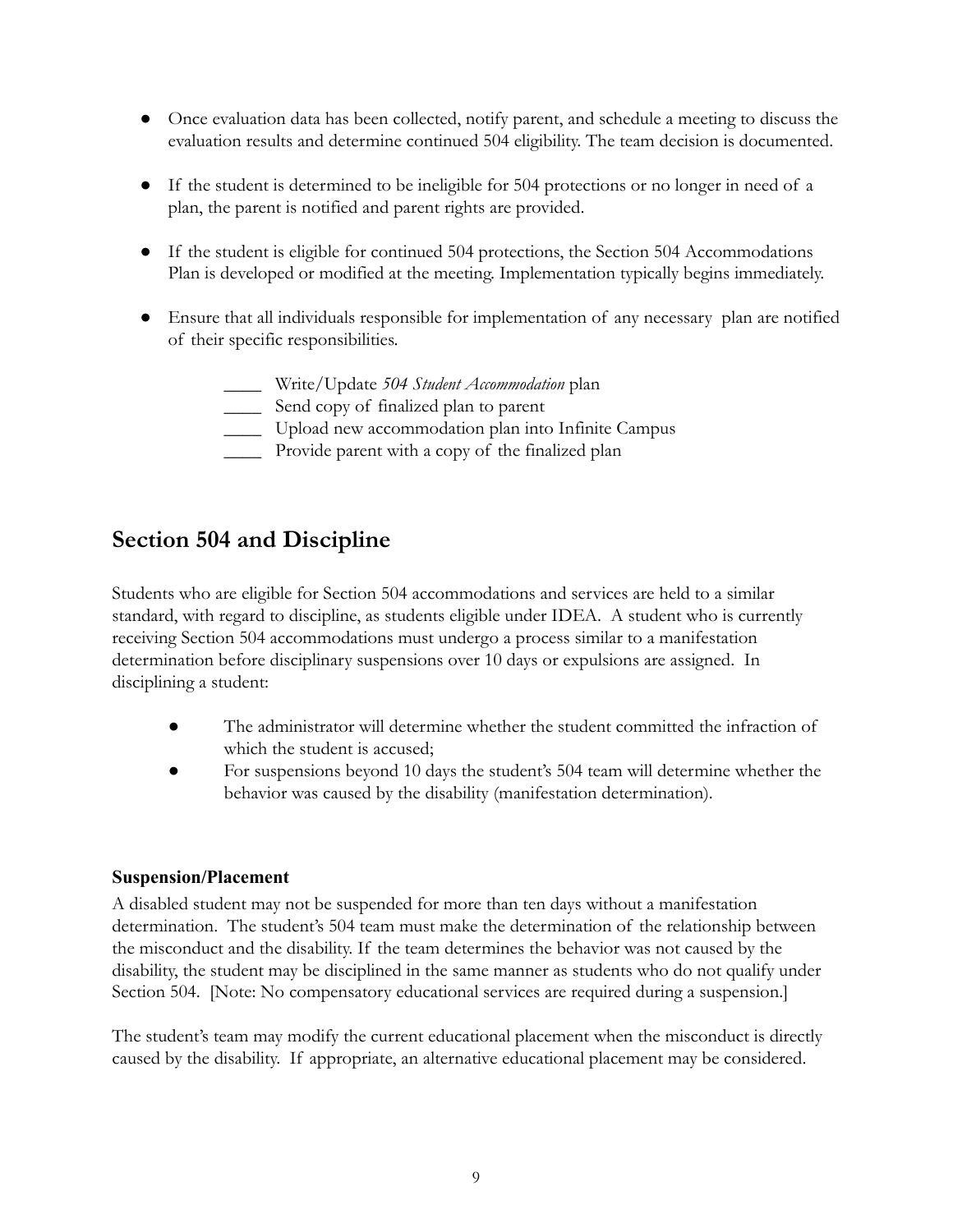#### <span id="page-10-0"></span>**Substance Abuse**

Students with substance abuse violations are excluded from the definition of handicapped under Section 504 and ADA. Therefore, current drug or alcohol offenders are subject to the same disciplinary action to the extent applied to non-handicapped students for a similar code of conduct infraction.

### <span id="page-10-1"></span>**Graduation**

When a student with a 504 Plan gets close to graduation, school staff should help the student determine if accommodations will be necessary in the student's post-secondary plans. If so, the*Support for Accommodations Request* form (see forms section below) should be completed and shared with the post-secondary institution and the student. Additionally, records for the 504 Plan should be maintained for at least five years after graduation.

# <span id="page-10-2"></span>**Parental and Student Rights**

Parents and students have specific rights under Section 504. The district must inform parents and students of these rights. Parents and/or students have the following rights:

- 1. Insure participation of your child in school district programs and activities, including extracurricular programs and activities, to the maximum extent appropriate, free of discrimination based upon the student's disability and at the same level as students without disabilities;
- 2. Receipt of free educational services to the extent they are provided students without disabilities;
- 3. Receipt of information about your child and your child's educational programs and activities in your native language;
- 4. Notice of identification of your child as having a qualifying disability for which accommodations may need to be made and notice prior to evaluation and placement of your child and right to periodically request a re-evaluation of your child;
- 5. Inspect and review your child's educational records including a right to a copy of those records for a reasonable fee.
- 6. Ask the school district to amend your child's educational records if you feel the information in the records is misleading or inaccurate. Should the school district refuse to amend the records, you have a right to a hearing and to place an explanatory letter in your child's file explaining why you feel the records are misleading or inaccurate;
- 7. A hearing before an impartial hearing officer if you disagree with your child's evaluation or placement. You have a right to counsel at the hearing and have the decision of the impartial hearing officer reviewed.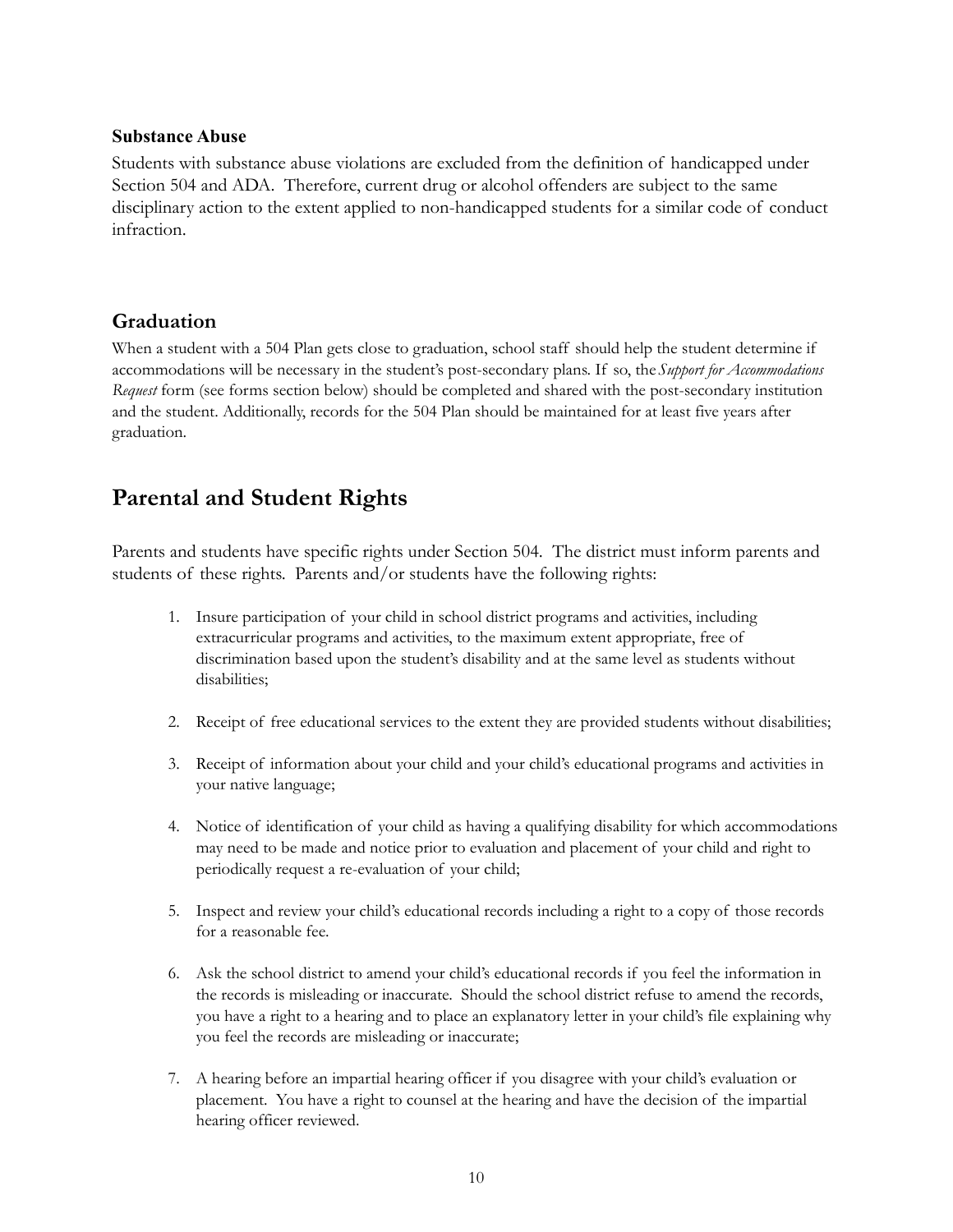8. File a complaint with the Iowa Civil Rights Commission:

*Iowa Civil Rights Commission Grimes State Of ice Building 400 E. 14th Street Des Moines, IA 50319-0201 515-281-4121, 1-800-457-4416 Fax 515-242-5840*

# <span id="page-11-0"></span>**Grievance Procedure**

An internal grievance procedure to resolve complaints/grievances regarding Section 504 plan process or placements is available. The Norwalk complaint/grievance procedures for Section 504 plan is as follows:

- Level 1: Within ten working days from the occurrence of the circumstance giving rise to the complaint, the grievant will complete the appropriate section of the*Grievance Form* and meet with the school or district contact in order to resolve the complaint. The school or district contact will have ten working days to respond to the grievant in writing.
- $\bullet$  Level 2: If the complaint is not satisfactorily resolved at the building level, the grievant may file a written grievance with the superintendent. This should be done within ten working days of the compliance officers' response. The superintendent will have ten working days to respond in writing to the grievant.
- Level 3: If the complaint is not satisfactorily resolvedat level two, the grievant may file a written request with the superintendent for grievance mediation. This shall be done within ten working days of the superintendent's response. An impartial mediator will be arranged within ten working days of receiving the request.
	- o The grievant may, at personal expense, be represented by counsel at mediation.
	- o The mediation recommendations must be based solely on the evidence presented at the mediation conference and shall include a summary of the evidence and reasons for the recommendations.
	- o The mediator can be any impartial person that is mutually acceptable to the grievant and the superintendent.
- $\bullet$  Level 4: If the complaint is not satisfactorily resolved through mediation, the grievant may file a written request with the superintendent for a hearing with an impartial hearing officer. This shall be done within ten working days of the end of mediation. The superintendent shall arrange for an impartial hearing officer within ten working days of receiving the request. The hearing officer shall make a recommendation in writing within ten working days after the hearing.
	- o The grievant may, at personal expense, be represented by counsel at the hearing.
	- o The hearing officer's recommendations must be based solely on the evidence presented at the hearing and shall include a summary of the evidence and reasons for the recommendations.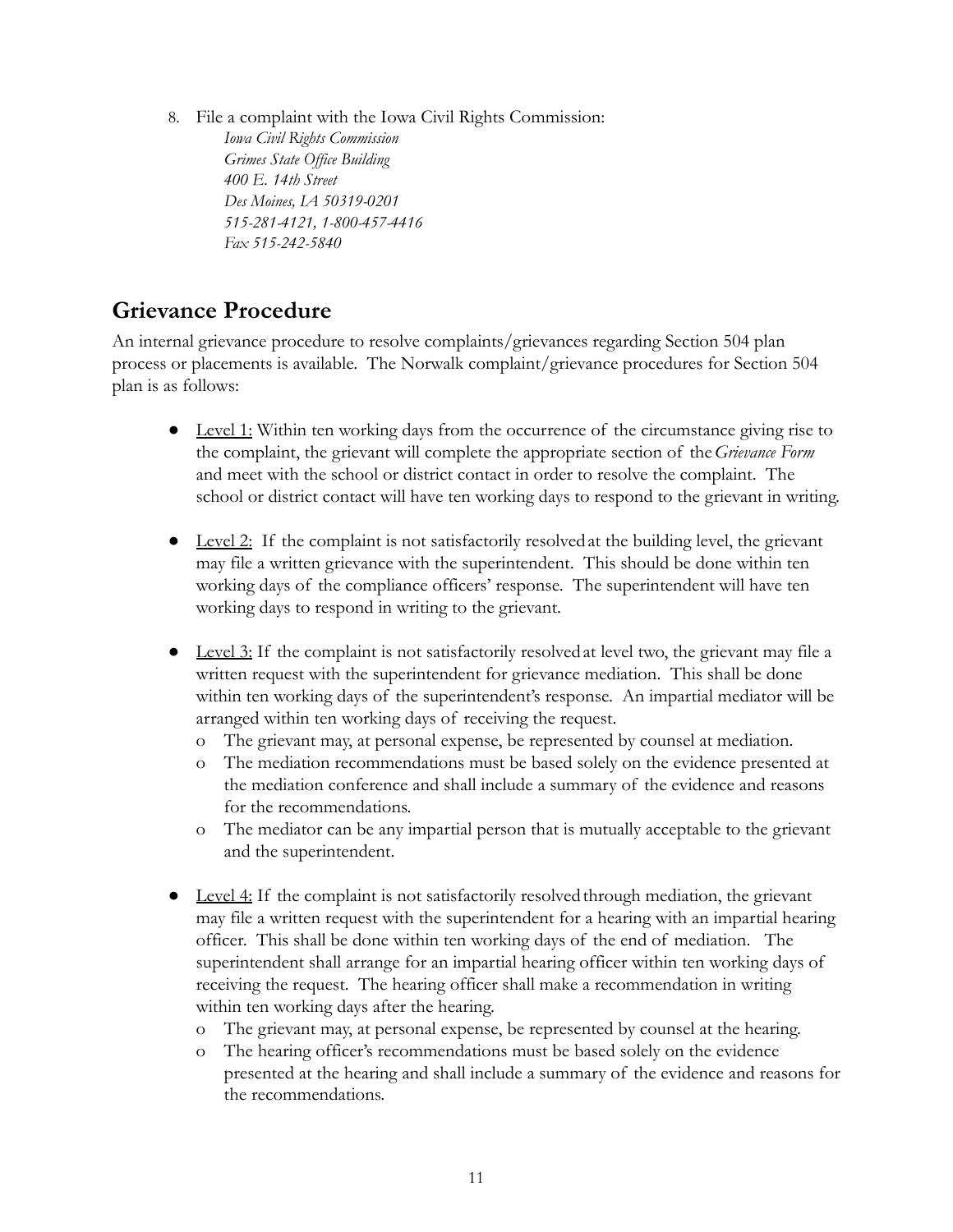o The hearing officer can be any impartial person that is mutually agreed upon by the grievant and the superintendent. It is recommended that the person have a legal background and knowledge of educational issues.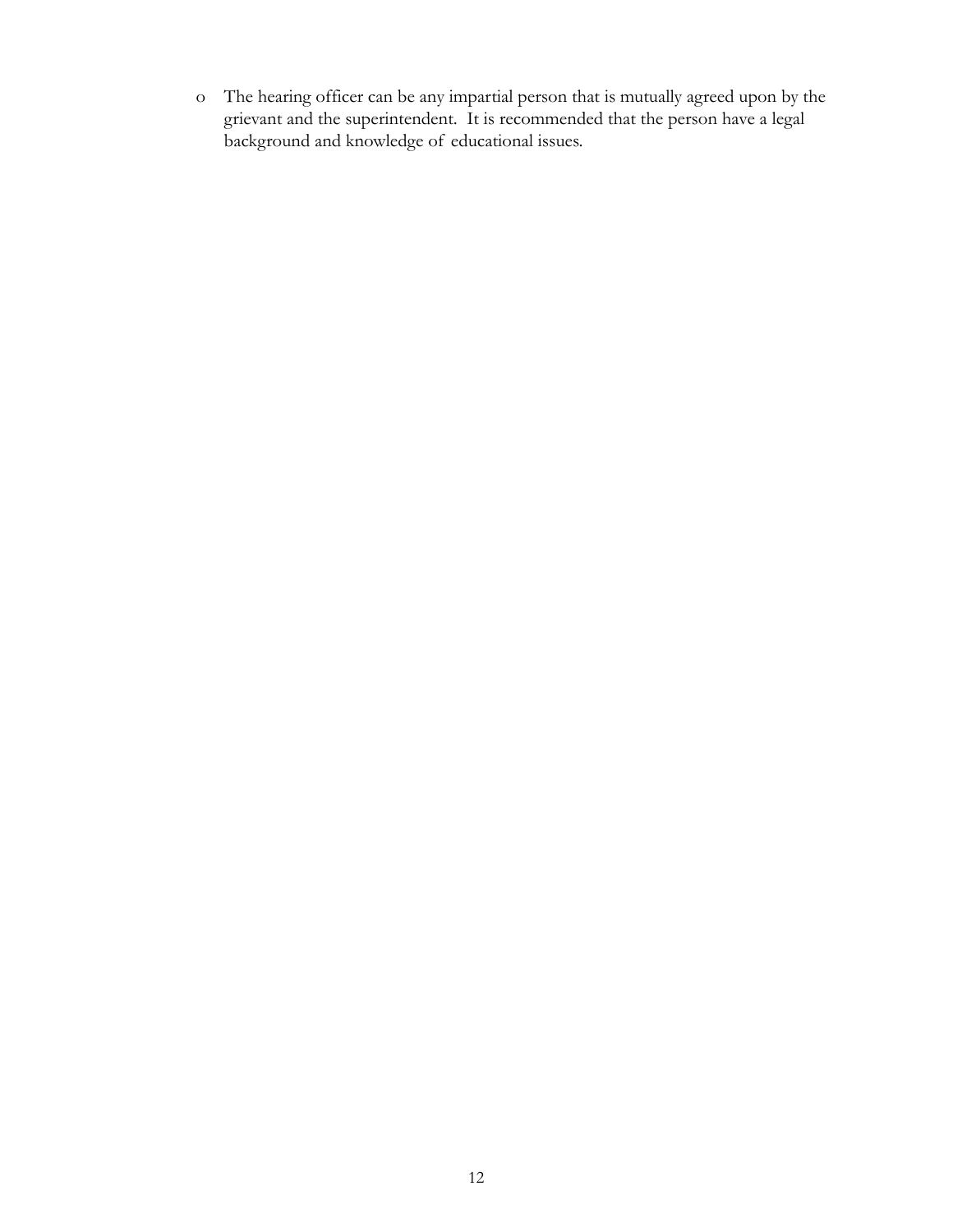## <span id="page-13-0"></span>**Section 504 Procedures Checklist**

| STUDENT NAME                                                                                                                                                                                     | <b>DATE</b> |
|--------------------------------------------------------------------------------------------------------------------------------------------------------------------------------------------------|-------------|
|                                                                                                                                                                                                  |             |
|                                                                                                                                                                                                  |             |
| ٠                                                                                                                                                                                                |             |
|                                                                                                                                                                                                  |             |
| Collect data from applicable sources (60 days from date of consent):<br>Parent Interview                                                                                                         |             |
| <b>Student Interview</b><br>Teacher Input                                                                                                                                                        |             |
| School Nurse                                                                                                                                                                                     |             |
| School Records<br>Outside Sources (Physician, Counselor, Psychologist)                                                                                                                           |             |
| Notify parents and others of Determination Meeting (via phone call, text, email or letter                                                                                                        |             |
| Sent:                                                                                                                                                                                            |             |
| Fill out Determination Form                                                                                                                                                                      |             |
| If ineligible send notification letter to parents (Date Sent:                                                                                                                                    |             |
| If eligible and in need of a plan, team may proceed to develop plan                                                                                                                              |             |
| If eligible and not in need of a plan, document that on Determination form.<br>$\bullet$<br>If eligible and team needs to reconvene, notify parents of meeting date to finalize 504<br>$\bullet$ |             |
|                                                                                                                                                                                                  |             |
|                                                                                                                                                                                                  |             |
| Send notification letter to parents and                                                                                                                                                          |             |

- Send copy of finalized plan (Date Sent: \_\_\_\_\_\_\_\_\_\_\_\_\_\_\_\_\_\_\_\_\_\_)
- Meeting with staff assigned responsibilities under the Section 504 Plan
- Document Section 504 eligibility and upload accommodation plan in Infinite Campus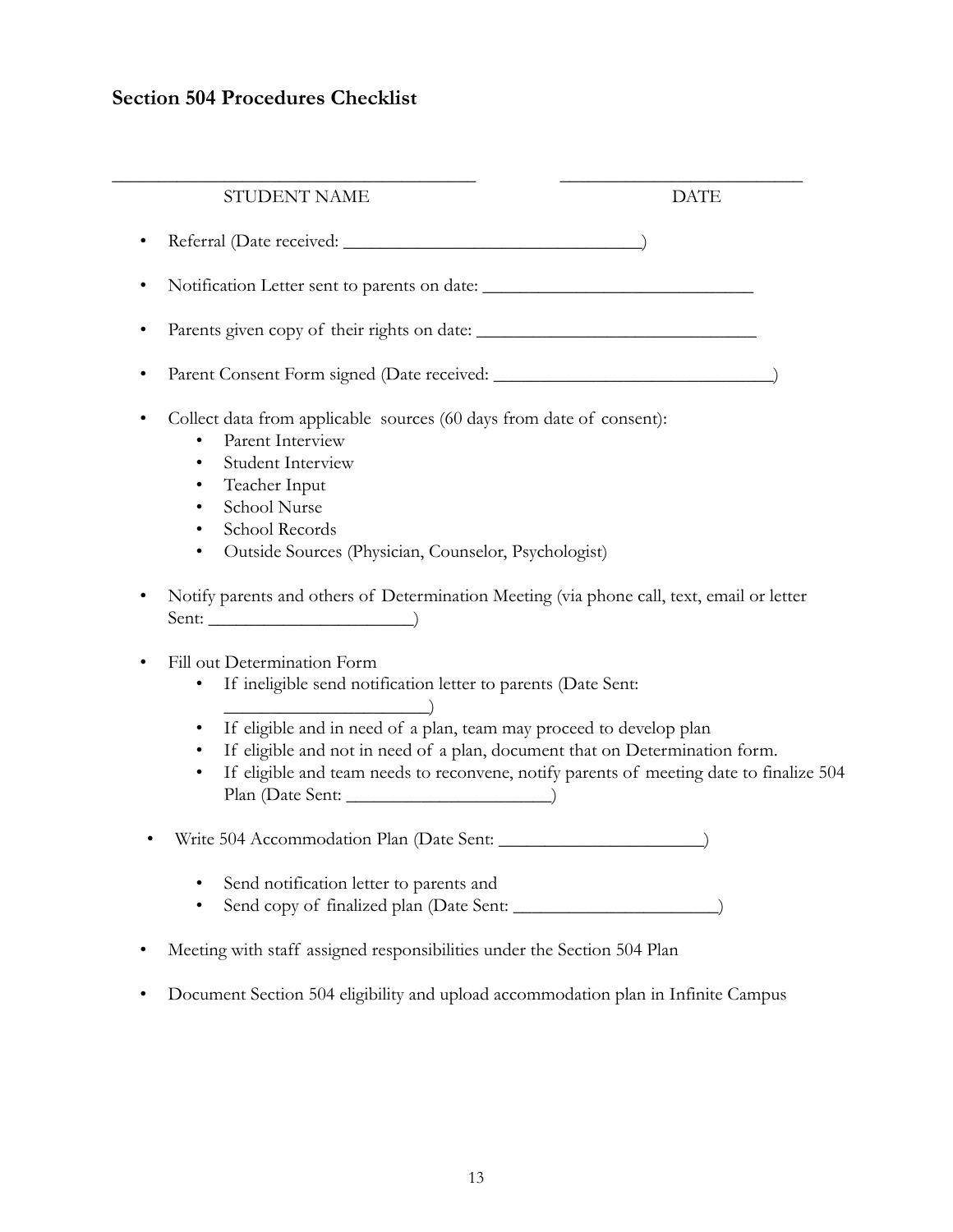### <span id="page-14-0"></span>**Sample Classroom and Facility Accommodations**

The following classroom/facility accommodations are *examples* of ways in which Section 504 disabilitiesmay be successfully accommodated within the regular classroom.

#### Pacing

Adjust for completion of assignments Allow frequent breaks, vary activity often Omit assignments requiring copying in timed situation

#### Assignments:

Give directions in small, distinct steps Allow copying from paper/book Use written back-up for oral directions Lower reading level of assignment Adjust length of assignment Break assignment into a series of smaller assignments Reduce paper and pencil tasks Read directions/worksheets to students Avoid penalizing for spelling errors Adapt worksheets, packets Give oral/visual cues or prompts Record or type assignment Maintain assignment notebook

#### Environment

Leave class for Content Master/Resource assistance smaller assignments Preferential seating Alter physical room arrangement Define limits (physical/behavior) Cooling off period

Presentation of Subject Matter: Carbon Copying notes of other students Note taking assistance Pre-teach content Multi Check often for understanding/review Provide visual on key points Tape lectures for replay Advance organizers Have student repeat directions Utilize manipulative/"hands on" activities Make/use vocabulary files Emphasize critical information Pre-teach vocabulary

Present demonstration

Emphasize teaching approach (Auditory Visual Tactile)

Reinforcement and Follow Through Use positive reinforcement Use concrete reinforcement Request parent reinforcement Peer tutoring Teach study skills Use study sheets to organize material Reinforce long-term assignment Repeated review/drill Use behavioral contracts/check cards Weekly progress reports Before or after school tutoring Conference with student

Testing Adaptation Taped texts Highlighted text/study guides Use supplementary materials Testing Adaptation Oral Type handwritten teacher material Taped Special equipment Modify format Use of laminated materials Read test to student Use of adapted or simplified texts Reduce reading level Use of calculator/computer Write test item response for student Braille texts Adjust time for test completion Large print books Short answer/multiple choice Credit for projects Modify weights of examinations Shorten length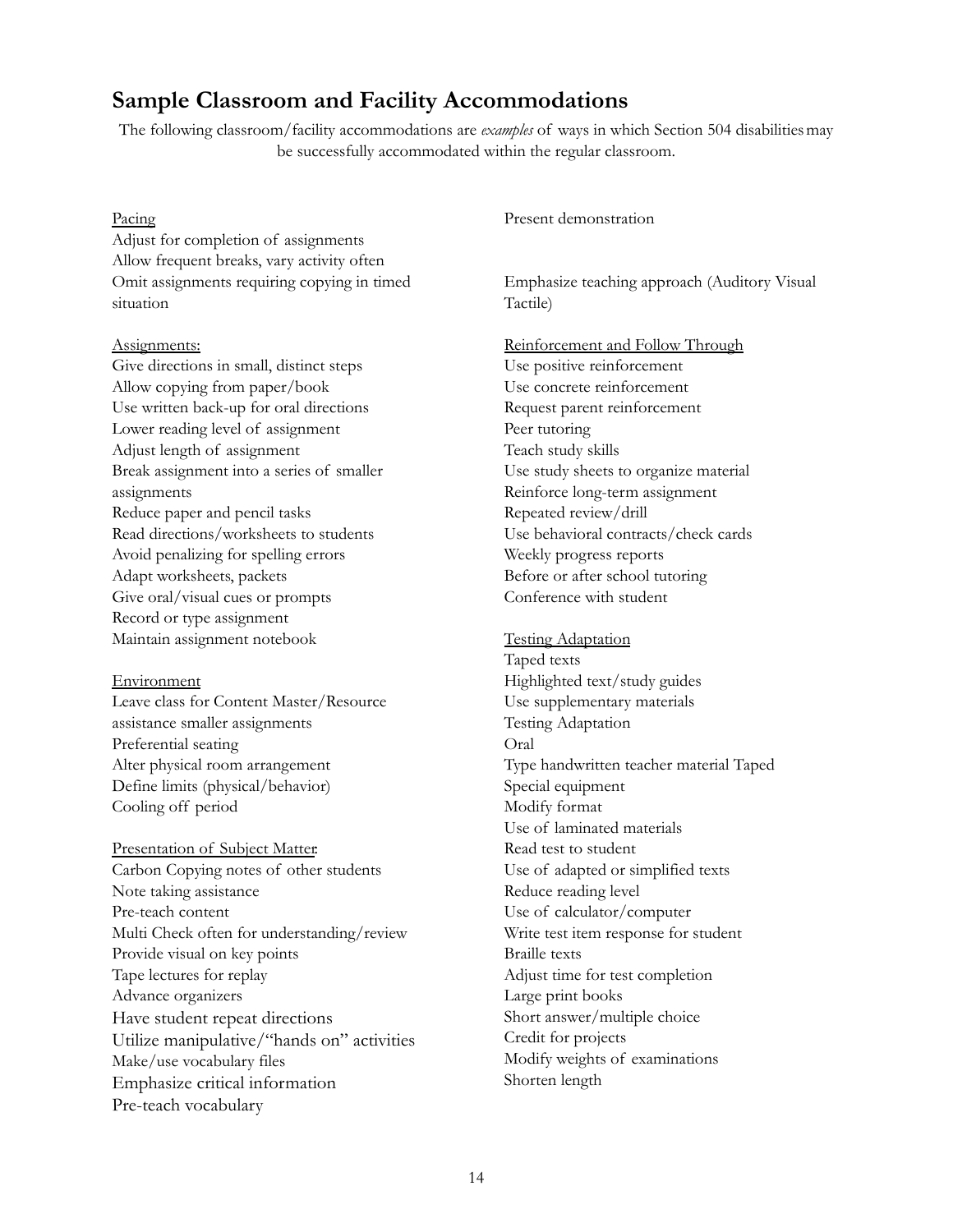# **Section 504 Forms**

### <span id="page-15-0"></span>**Required Forms:**

Below are listed the required forms which must be used when evaluating and serving a student in Section 504.

- 1) Section 504 Notification Letter to Parents/Parent Consent
- 2) Section 504 Eligibility Determination
- 3) 504 Student Accommodation Plan

### **Optional Forms:**

Forms that are available and may be needed include:

- 1) Section 504 *Elementary* Teacher Input Form
- 2) Section 504 *Secondary* Teacher Input Form
- 3) Authorization for the Release of Health and/or Educational Information
- 4) Support for Accommodation Request (SAR) Form
- 5) Grievance Form for Section 504 concerns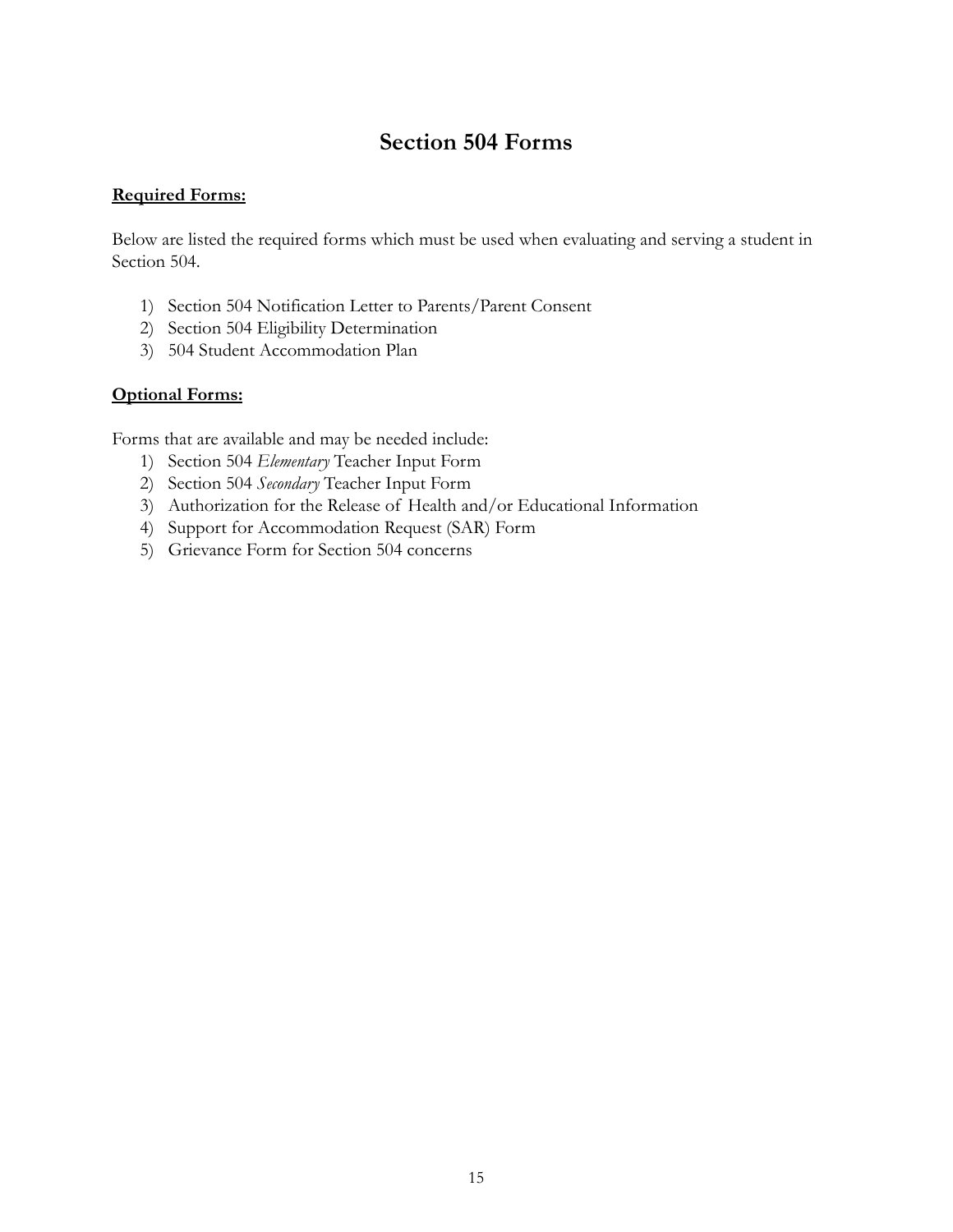# **Section 504 Notification Letter to Parents**

<span id="page-16-0"></span>The Norwalk Community School District does not discriminate in its educational programs and activities on the basis of a student's disability. We have reason to suspect that \_\_\_\_\_\_\_\_\_\_\_\_\_\_\_\_\_\_\_\_\_\_\_\_\_\_\_\_ may have a physical or mental impairment that substantially limits a major life activity. We will be convening a team of individuals to determine whether accommodations may need to be made to meet his or her individual needs as adequately as the needs of other students. We want to include people on the team who know your child, and would especially value your input.

Once the information has been reviewed, we will be meeting with you to discuss plans to meet your child's needs. Please feel free to contact:

> \_\_\_\_\_\_\_\_\_\_\_\_\_\_\_\_\_\_\_\_\_\_\_\_\_\_\_\_\_\_\_\_\_\_\_\_\_\_\_\_\_\_\_\_\_\_\_ at Section 504 Liaison or Appointee

\_\_\_\_\_\_\_\_\_\_\_\_\_\_\_\_\_\_\_\_\_\_\_ \_\_\_\_\_\_\_\_\_\_\_\_\_\_\_\_\_\_\_\_\_\_

School Phone number

Parents and students have specific rights under Section 504 of the Rehabilitation Act of 1973. These rights are summarized on the back of this form.

Please provide your consent for us to accomplish this evaluation, by indicating your decision and providing your signature (below) and returning the bottom half of this form to:

- - - - - - - - - - - - - - - - - - - - - - - - - - - - - - - - - - - - - - - - - - - - - - - - - - - - - - - - - - -

### **Parent Consent**

\_\_\_\_\_\_\_\_\_\_\_\_\_\_\_\_\_\_\_\_\_\_\_\_\_\_\_\_\_\_\_\_\_\_\_\_\_\_\_\_\_\_\_\_\_\_\_\_\_\_\_\_\_\_\_\_\_\_\_\_\_\_\_\_\_\_\_\_\_\_\_\_\_\_\_\_\_\_\_\_\_\_\_\_\_\_\_\_\_\_\_\_\_

\_\_\_\_\_\_\_\_\_\_\_\_\_\_\_\_\_\_\_\_\_\_\_\_\_\_\_\_\_\_\_\_\_\_\_\_\_\_\_\_\_\_\_\_\_\_\_\_\_\_\_\_\_\_\_\_\_\_\_\_\_\_\_\_\_\_\_\_\_\_\_\_\_\_\_\_\_\_\_\_\_\_\_\_\_\_\_\_\_\_\_\_\_

Student's Name:

\_\_\_\_\_\_ Yes, I consent to the proposed screening/evaluation.

\_\_\_\_\_\_ No, I do not consent to the proposed screening/evaluation.

Comments:

Parent Signature Date

\_\_\_\_\_\_\_\_\_\_\_\_\_\_\_\_\_\_\_\_\_\_\_\_\_\_\_\_\_\_\_\_\_\_\_\_\_\_\_\_\_\_\_\_\_\_\_\_\_\_\_\_\_\_\_\_\_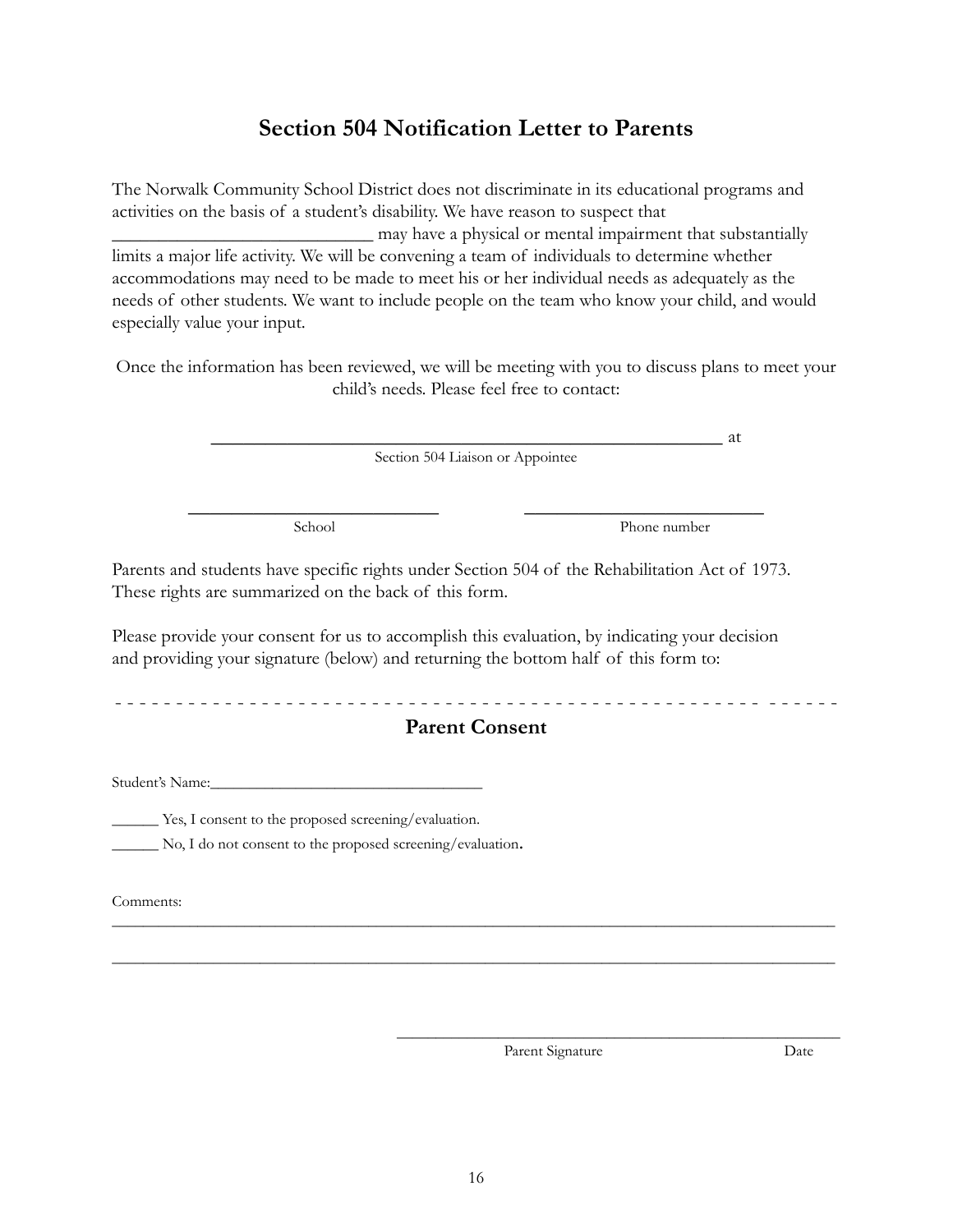# **Section 504 Student and Parental Rights**

per Board Policy 102.E3

<span id="page-17-0"></span>The Norwalk Community School District does not discriminate in its educational programs and activities on the basis of a student's disability. It has been determined that your child has a qualifying disability for which accommodations may need to be made to meet his or her individual needs as adequately as the needs of other students. As a parent, you have the right to the following:

- Participation of your child in school district programs and activities, including extracurricular programs and activities, to the maximum extent appropriate, free of discrimination based upon the student's disability and at the same level as students without disabilities;
- Receipt of free educational services to the extent they are provided students without disabilities:
- Receipt of information about your child and your child's educational programs and activities in your native language;
- Notice of identification of your child as having a qualifying disability for which accommodations may need to be made and notice prior to evaluation and placement of your child and right to periodically request a re-evaluation of your child;
- Inspect and review your child's educational records including a right to copy those records for a reasonable fee; you also have a right to ask the school district to amend your child's educational records if you feel the information in the records is misleading or inaccurate; should the school district refuse to amend the records, you have a right to a hearing and to place an explanatory letter in your child's file explaining why you feel the records are misleading or inaccurate; and
- Hearing before an impartial hearing officer if you disagree with your child's evaluation or placement; you have a right to counsel at the hearing and have the decision of the impartial hearing officer reviewed.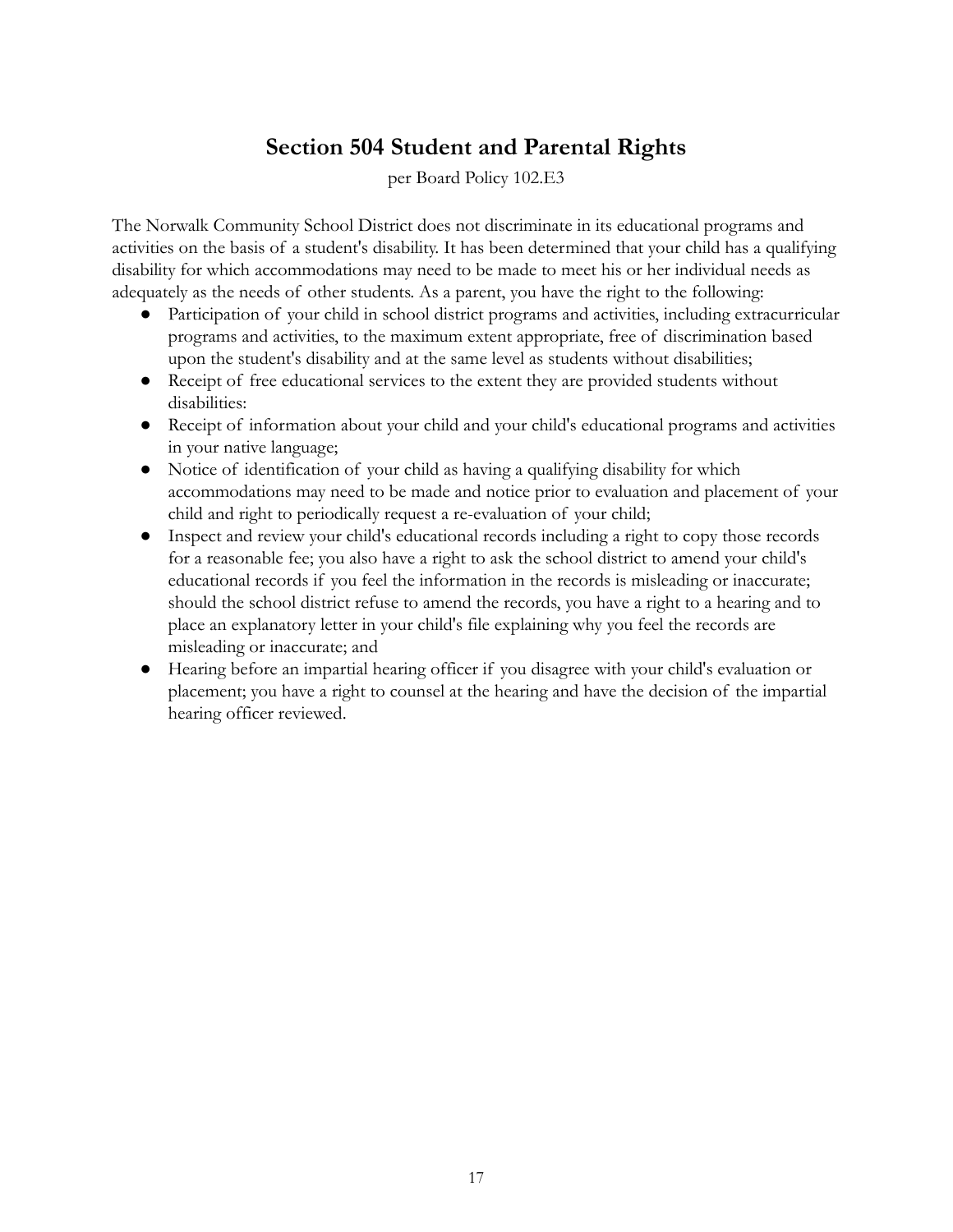# **Section 504 Eligibility Determination**

### <span id="page-18-0"></span>**Eligibility Meeting Date:**

| Student Name:    | DOB:                          | Gender: |
|------------------|-------------------------------|---------|
| School:          | Grade:                        |         |
| Parent/Guardian: | Three year Reevaluation Date: |         |

### **Evaluation Information Considered and Impact of Disability on Major Life Activity**

| <b>Physical or Mental</b><br>Impairment | <b>Major Life Activity</b><br>Impacted | *Source Considered (list)<br>date created, source and<br>attach) | Level of limitation (NA,<br>mild moderate,<br>substantial) |
|-----------------------------------------|----------------------------------------|------------------------------------------------------------------|------------------------------------------------------------|
|                                         |                                        |                                                                  |                                                            |
|                                         |                                        |                                                                  |                                                            |

\*Must consider multiple sources. Possible source examples: medical records, school records, standardized testing results, interviews, teacher input, and observation data.

### **Actions to be Taken:**

 $\Box$  The student has a physical or mental impairment that significantly impacts a major life activity

 $\Box$  A Section 504 Accommodation Plan will be written

 $\Box$  A Section 504 Accommodation Plan is not needed at this time

 $\Box$  The student does not have a physical or mental disability that significantly limits one or more major life activities.

 $\square$  No further action is needed at this time.

 $\Box$  A individual health plan will address the student's need for health services.

 $\Box$  The team recommends in addition to a Section 504 Plan that further evaluation for possible IDEA eligibility be pursued.

| Name and Title | Required team members                             |  |
|----------------|---------------------------------------------------|--|
|                | Member knowledgeable about the student (parent or |  |
|                | staff member)                                     |  |
|                | Member knowledgeable about the meaning of         |  |
|                | evaluation data                                   |  |
|                | Member who can allocate district resources        |  |
|                |                                                   |  |
|                | Other team members                                |  |
|                |                                                   |  |

Eligibility Determination Team Members: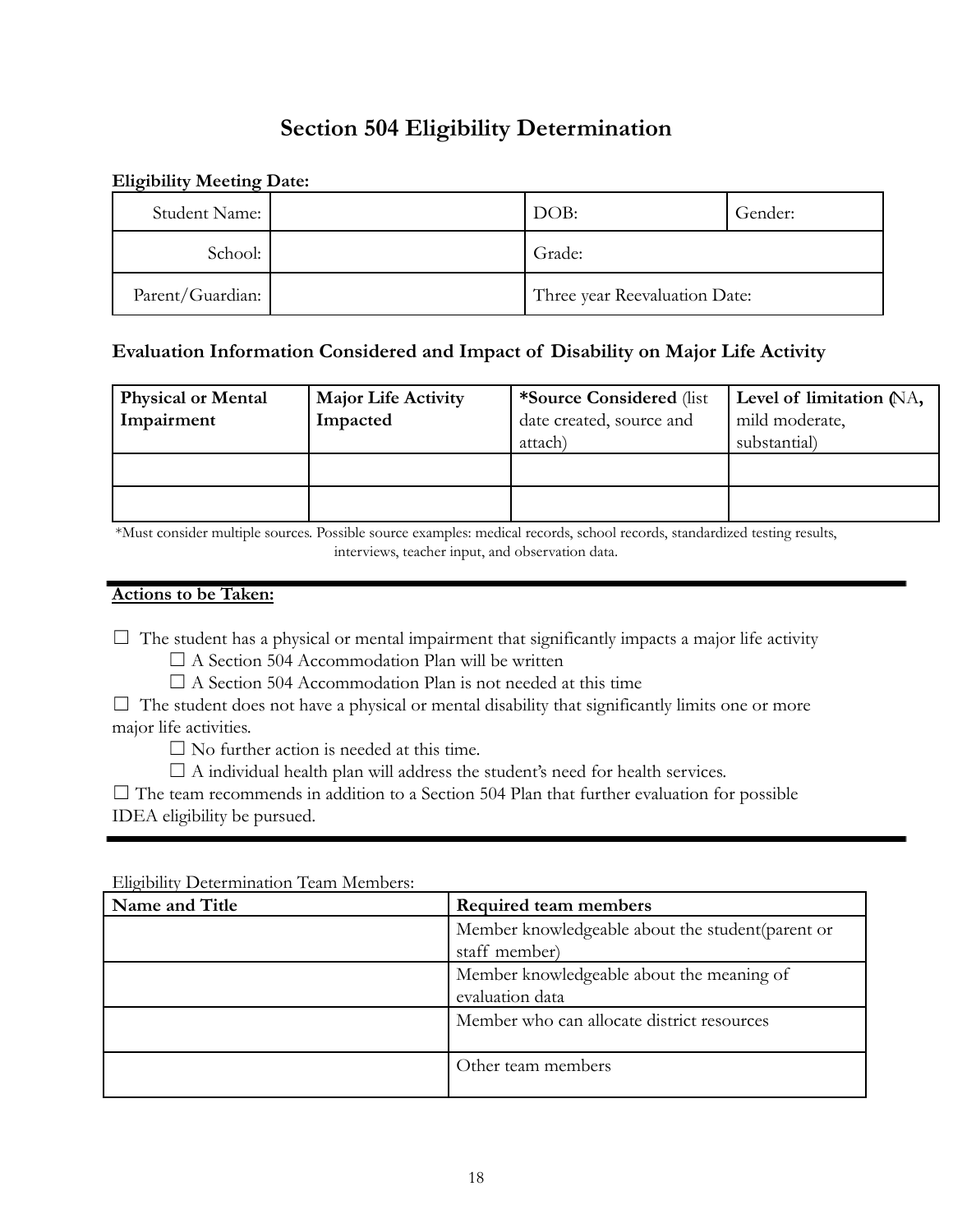# **Section 504 Student Accommodation Plan**

<span id="page-19-0"></span>

| <b>Eligibility Determined Date:</b> | <b>Purpose of meeting Initial, Annual, or 3 yr.</b> |  |
|-------------------------------------|-----------------------------------------------------|--|
|                                     | Reevaluation:                                       |  |

| Student:                                        | Date of Birth:    | Grade:    |
|-------------------------------------------------|-------------------|-----------|
| Parent Name(s):                                 | Plan Facilitator: | Building: |
| Staff and other persons present at the meeting: |                   |           |

Areas of Strength:

Describe Areas of Concern Based on Eligibility Determination:

| Areas of<br>Difficulty | Accommodations | Person Responsible | Date of<br>Review |
|------------------------|----------------|--------------------|-------------------|
|                        |                |                    |                   |
|                        |                |                    |                   |
|                        |                |                    |                   |
|                        |                |                    |                   |
|                        |                |                    |                   |

| <b>Annual Review</b> | Those participating : | Outcome (plan modified or |
|----------------------|-----------------------|---------------------------|
| Date:                |                       | remains current)          |
|                      |                       |                           |
|                      |                       |                           |
|                      |                       |                           |
| 3 yr. Reevaluation:  |                       |                           |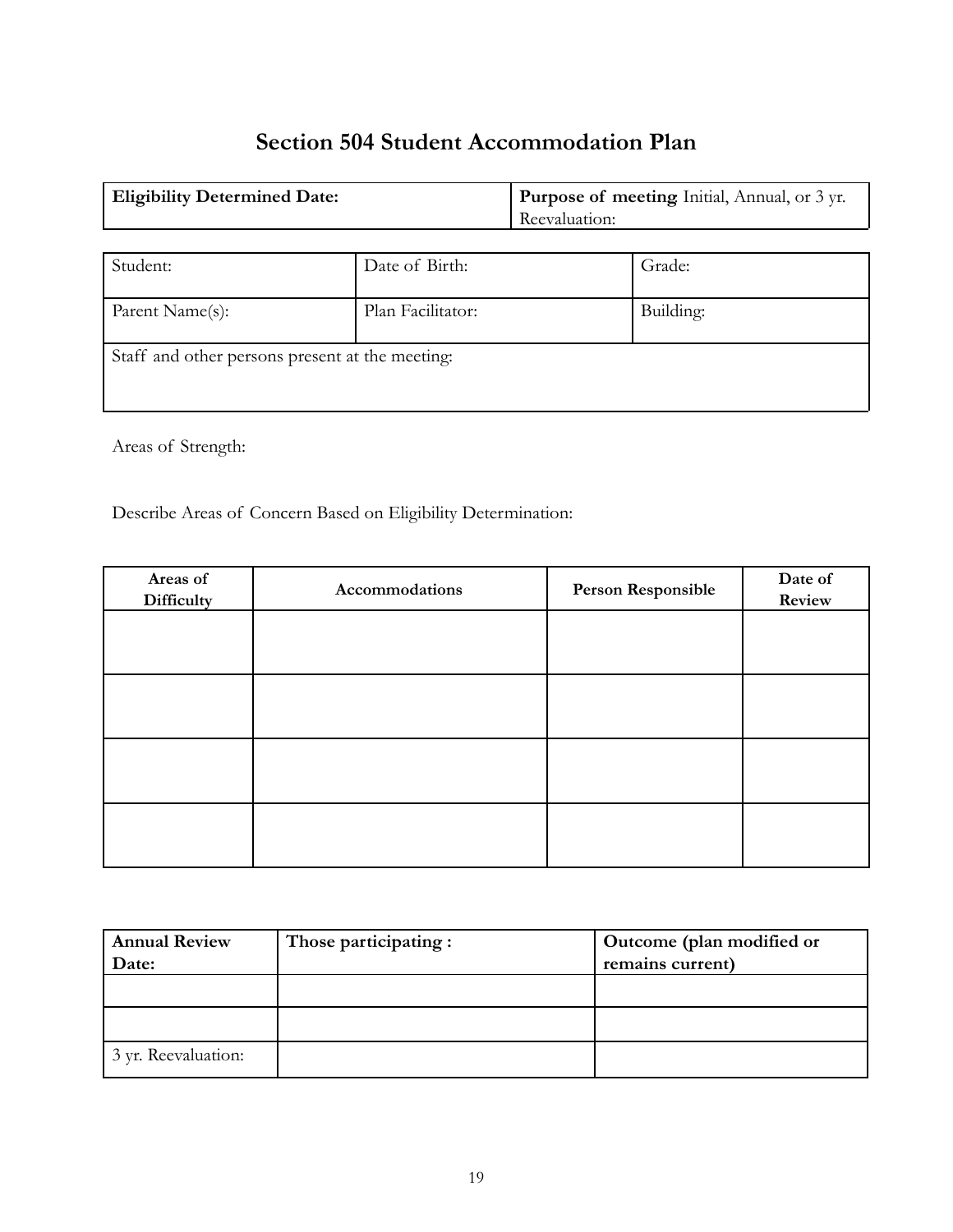# **Elementary Section 504 Teacher Input Form**

<span id="page-20-0"></span>

| Student Name: | Grade:    |  |
|---------------|-----------|--|
| Teacher Name: | Due Date: |  |

This student is being evaluated (re-evaluated) for eligibility for Section 504. The information you provide will be used *as part of this process and will be shared with the parent.*

- 1. What is the student's current grade in each subject?
- 2. Please check all the factors that may account for the student's current grade and write in numbers where applicable:
- ❑ Missing assignments
- ❑ Late assignments
- ❑ Incomplete or illegible assignments
- ❑ Failure to participate in class
- ❑ Other *(Please describe.)*
	- 3. What strengths does this student display in your classroom?
	- 4. What challenges does this student present in your classroom?
	- 5. Have you made any informal accommodations or modifications for this student such as extending timelines, preferential seating, or adjusting expectations? *(If yes please list below and tell whether or not it was effective.)*
	- 6. Have you been in contact with this parent/guardian during the current school year? How often and what has been your primary means of communication*(e-mail, phone, conference)?*
	- 7. Any additional information or comments? *(Please use additional pages as necessary.)*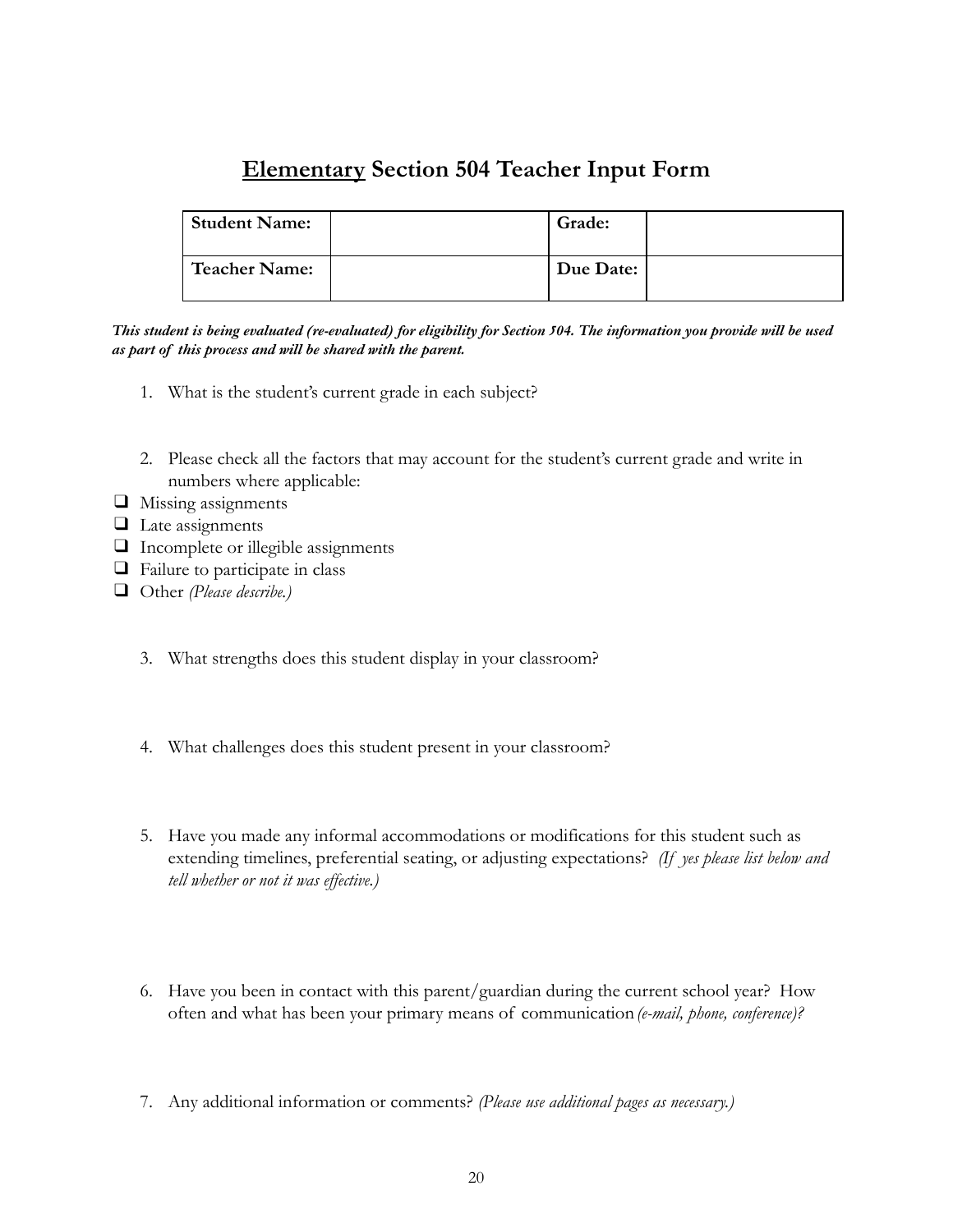# **Secondary Section 504 Teacher Input Form**

<span id="page-21-0"></span>

| <b>Student Name:</b> | MS/HS<br>Subject: | Grade:    |  |
|----------------------|-------------------|-----------|--|
| Teacher Name:        |                   | Due Date: |  |

This student is being evaluated (re-evaluated) for eligibility for Section 504. The information you provide will be used *as part of this process and will be shared with the parent.*

- 1. What is the student's current grade in your class (HS/MS) or in each subject?
- 2. Please check all the factors that may account for the student's current grade and write in numbers where applicable:
	- ❑ Missing assignments
	- ❑ Late assignments
	- ❑ Incomplete or illegible assignments
	- ❑ Failure to participate in class
	- ❑ Other *(Please describe.)*
- 3. What strengths does this student display in your classroom?
- 4. What challenges does this student present in your classroom?
- 5. Have you made any informal accommodations or modifications for this student such as extending timelines, preferential seating, or adjusting expectations? *(If yes please list below and tell whether or not it was effective.)*
- 6. Have you been in contact with this parent/guardian during the current school year? How often and what has been your primary means of communication*(e-mail, phone, conference)?*
- 7. Any additional information or comments? *(Please use additional pages as necessary.)*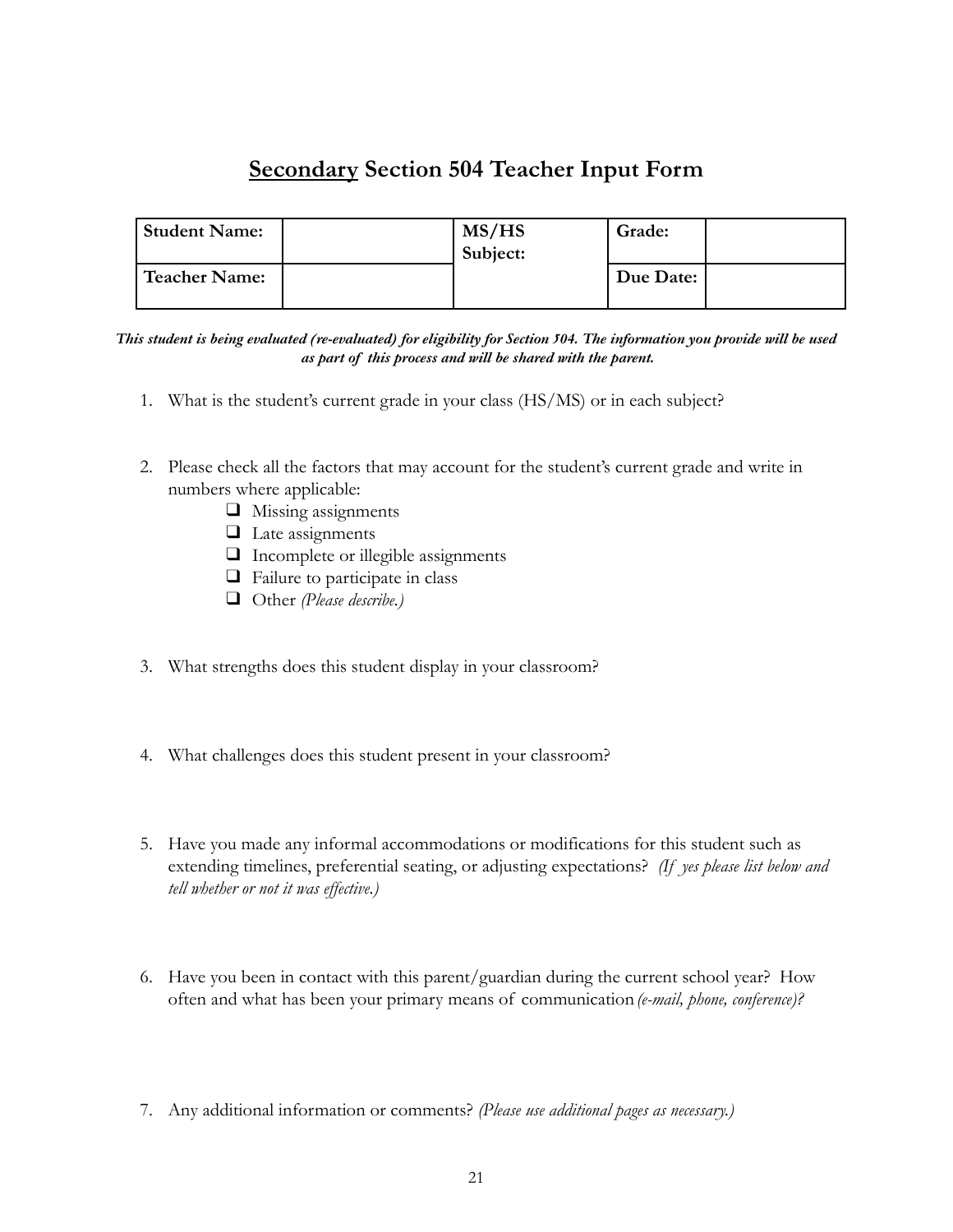# <span id="page-22-0"></span>**Authorization for the Release of Health and/or Educational Information**

|                                                                                                                                                                                                                                                                                                                                                                                                                                                                                                                                                                                                                                                                                                                                                                                                                                                                                                                         | DOB:                                                                                                                              |
|-------------------------------------------------------------------------------------------------------------------------------------------------------------------------------------------------------------------------------------------------------------------------------------------------------------------------------------------------------------------------------------------------------------------------------------------------------------------------------------------------------------------------------------------------------------------------------------------------------------------------------------------------------------------------------------------------------------------------------------------------------------------------------------------------------------------------------------------------------------------------------------------------------------------------|-----------------------------------------------------------------------------------------------------------------------------------|
|                                                                                                                                                                                                                                                                                                                                                                                                                                                                                                                                                                                                                                                                                                                                                                                                                                                                                                                         | Phone: $\sqrt{\frac{2}{1-\frac{1}{2}} \cdot \frac{1}{2-\frac{1}{2}} \cdot \frac{1}{2-\frac{1}{2}} \cdot \frac{1}{2-\frac{1}{2}}}$ |
| On behalf of the above named student, I authorize _______________________________                                                                                                                                                                                                                                                                                                                                                                                                                                                                                                                                                                                                                                                                                                                                                                                                                                       | (Name of health care provider, agency, or medical institution)                                                                    |
| (Area Education Agency)(School or School District)                                                                                                                                                                                                                                                                                                                                                                                                                                                                                                                                                                                                                                                                                                                                                                                                                                                                      |                                                                                                                                   |
| for the purpose of determining eligibility for and/or provision of Section 504.                                                                                                                                                                                                                                                                                                                                                                                                                                                                                                                                                                                                                                                                                                                                                                                                                                         |                                                                                                                                   |
|                                                                                                                                                                                                                                                                                                                                                                                                                                                                                                                                                                                                                                                                                                                                                                                                                                                                                                                         | District Contact:                                                                                                                 |
|                                                                                                                                                                                                                                                                                                                                                                                                                                                                                                                                                                                                                                                                                                                                                                                                                                                                                                                         | District Address:                                                                                                                 |
| For this purpose, I consent to the release of the following health information to the AEA and school district regarding this child from                                                                                                                                                                                                                                                                                                                                                                                                                                                                                                                                                                                                                                                                                                                                                                                 |                                                                                                                                   |
| $\Box$ Current Medical Status<br>$\Box$ Recommendations for School                                                                                                                                                                                                                                                                                                                                                                                                                                                                                                                                                                                                                                                                                                                                                                                                                                                      | $\Box$ Current Medications/treatments<br>$\Box$ Other                                                                             |
| I hereby give special permission to the above named medical entity to release records pertaining to:<br>$\Box$ Mental health<br>$\Box$ Sexually transmitted disease                                                                                                                                                                                                                                                                                                                                                                                                                                                                                                                                                                                                                                                                                                                                                     | $\Box$ Substance abuse/chemical dependence<br>$\Box$ HIV/AIDS                                                                     |
| I understand that the released information becomes a part of the student's educational records and, as such, is protected by the Family<br>Educational Rights and Privacy Act (FERPA). The information may be reviewed by all members of the Section 504 team and, as<br>appropriate, those identified as having legitimate educational interest. The information may also be used in the future, including if the<br>student moves, for the purpose of educational decision making.<br>I understand that I have the following rights with respect to this authorization:<br>The right to inspect or copy the health information to be disclosed by this form.<br>The right to receive a copy of this form.<br>٠<br>The right to withdraw this Authorization by written notification at any time (although my withdrawal will not be effective as<br>٠<br>to uses and/or disclosures already made regarding this form). |                                                                                                                                   |
| Date                                                                                                                                                                                                                                                                                                                                                                                                                                                                                                                                                                                                                                                                                                                                                                                                                                                                                                                    |                                                                                                                                   |
| Signature<br><b>Relationship to Student</b>                                                                                                                                                                                                                                                                                                                                                                                                                                                                                                                                                                                                                                                                                                                                                                                                                                                                             | Date                                                                                                                              |
|                                                                                                                                                                                                                                                                                                                                                                                                                                                                                                                                                                                                                                                                                                                                                                                                                                                                                                                         |                                                                                                                                   |
|                                                                                                                                                                                                                                                                                                                                                                                                                                                                                                                                                                                                                                                                                                                                                                                                                                                                                                                         |                                                                                                                                   |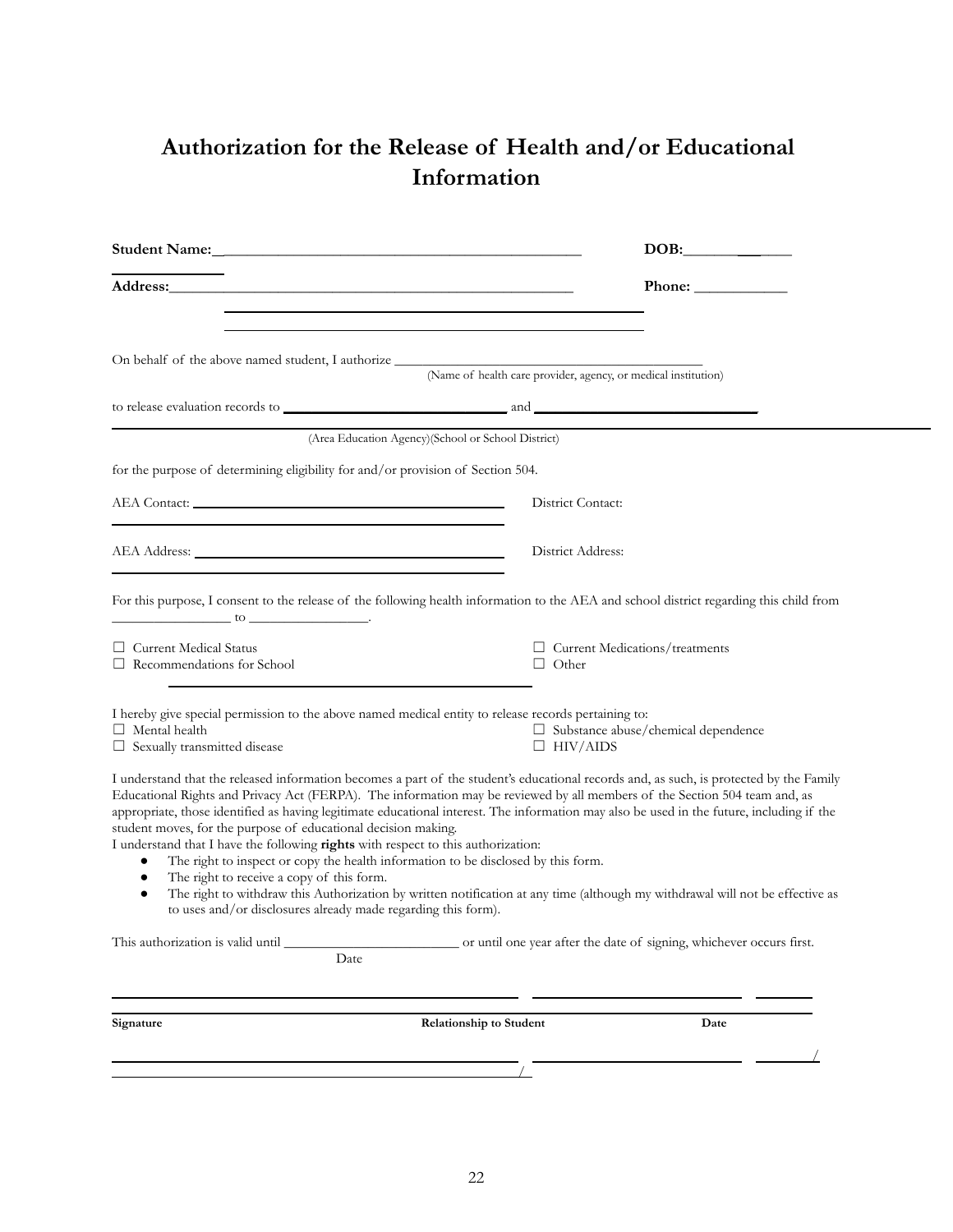#### **Health Insurance Portability and Accountability Act (HIPAA)/Family Educational Rights and Privacy Act (FERPA) Notice**

Any and all personally identifiable information regarding children and families is protected from unauthorized disclosure under FERPA. Personally identifiable information protected by FERPA is specifically exempted from HIPAA privacy standards. FERPA prohibits disclosure of personally identifiable information without parent consent except in limited circumstances, requires notice to be provided to the child's family regarding their privacy rights, requires providers to keep records of access to a child's records, and contains complaint and appeal procedures which apply to disputes over records.

#### **Notice to Recipients of Mental Health Information**

In accordance with the Iowa Mental Health Information Disclosure Act (Iowa Code, Chapter 228), a recipient of mental health information may disclose this information only with the written authorization of the subject or the subject's legal representative or as otherwise provided in chapter 228 and 220. Unauthorized disclosure is unlawful and civil damages and criminal penalties may apply. Federal confidentiality rules (42 CFR Part 2) restrict any use of the information to criminally investigate or prosecute any alcohol or drug abuse patient.

#### **Notice to Recipients of Substance Abuse Information**

This information has been disclosed from records whose confidentiality is protected by Federal law. Iowa Code, Chapter 125 and Federal regulations (42 CFR, Part 2) prohibit any further disclosure without the specific written consent of the person to whom the information pertains, or as otherwise permitted by such statute and regulations. A general authorization for the release of medical or other information is not for this purpose. Federal rules restrict any use of the information to criminally investigate or prosecute any alcohol or drug abuse patient.

#### **Notice to Recipients of HIV Related Testing Information**

This information has been disclosed to you from records whose confidentiality is protected by state law. State law prohibits you from making any further disclosure of the information without specific written consent of the person to whom it pertains, or as otherwise permitted by law. A general authorization for the release of medical or other information is not sufficient for this purpose. (Iowa Code 141.23) Federal confidentiality rules (42 CFR, Part 2) restrict any use of the information to criminally investigate or prosecute any alcohol or drug abuse patient.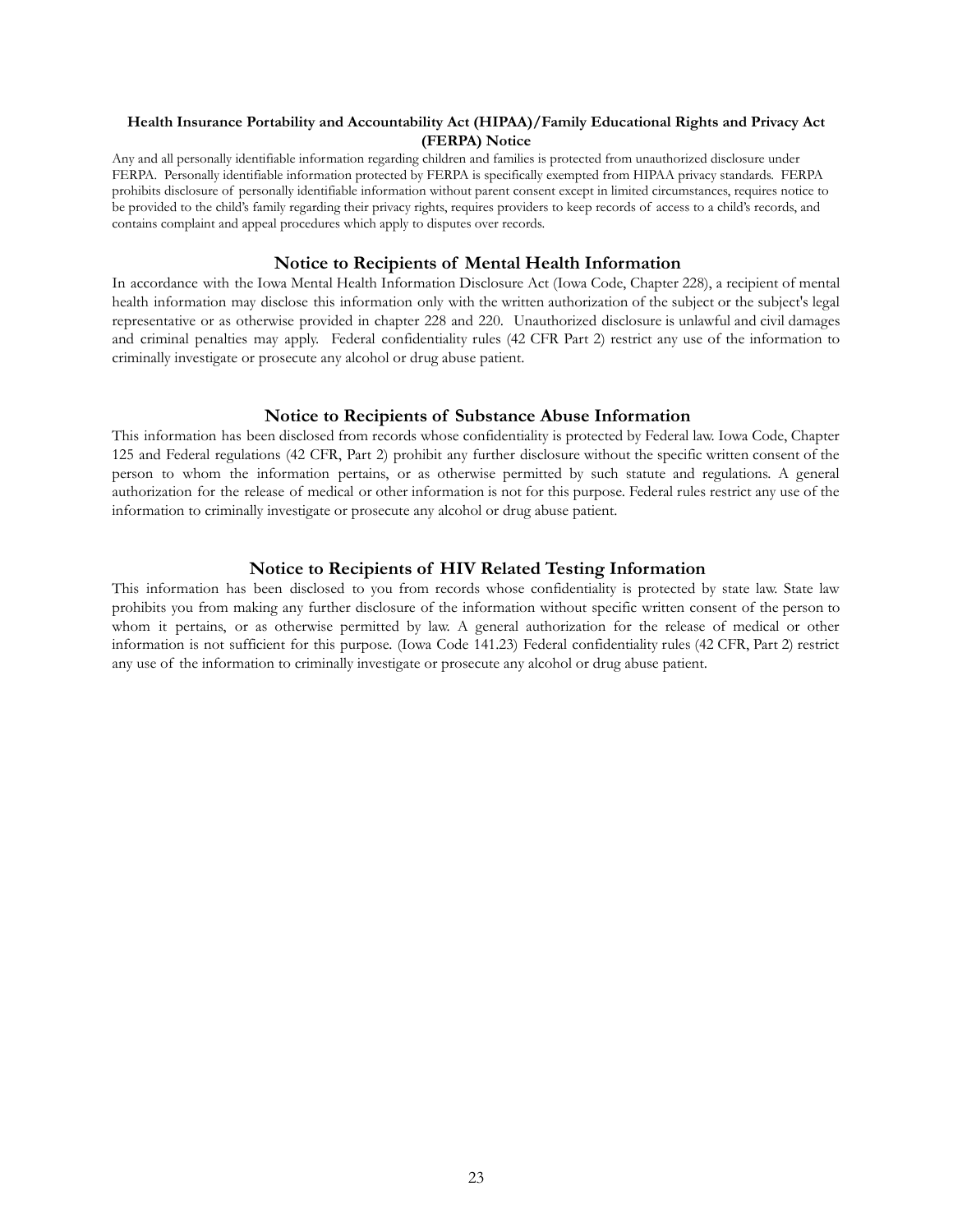# **Support for Accommodation Request (SAR) Form**

<span id="page-24-0"></span>Students who receive Section 504 services, graduate from high school, and go on to an institution of higher learning may need accommodations at that setting. The Support for Accommodation Request (SAR) form has been developed as a tool for summarizing documentation from a student's secondary school experience. School staff may use this form to summarize relevant and useful information from a variety of sources (accommodation plans, assessments, reevaluations, high school records). The SAR can be used as the basis for verifying eligibility and supporting requests for accommodations, academic adjustments, and/or auxiliary aids at the post-secondary level. Completing this form can be very helpful to students as they transition to post-secondary educational setting.

### Support for Accommodation Request

### **To be used in consideration of post-secondary academic accommodation requests**. **Student's Name:**

### **1. ELIGIBILITY/DIAGNOSTIC STATEMENT:**

- Date of original eligibility:
- Most recent re-evaluation date:
- Current goal area(s) of concern:
- **2. FORMAL DIAGNOSIS and DATE (when available):**
- **3. What is the BASIS OF DETERMINATION for current services?** (Provide available diagnostic assessment information and recent evaluation results; include performance levels with/ without accommodations.)
- **4. Describe the CURRENT FUNCTIONAL IMPACT of the disability:**
- **5. RESPONSE TO specially designed INSTRUCTIONAL INTERVENTION:**
- **6. Expected PROGRESSION or STABILITY of the disability:**

### **7. HISTORY of ACCOMMODATIONS:**

- $\bullet$  9<sup>th</sup> Grade:
- $\bullet$  10<sup>th</sup> Grade:
- $\bullet$  11<sup>th</sup> Grade:
- $\bullet$  12<sup>th</sup> Grade:
- **8. SUGGESTED ACCOMMODATIONS for post-secondary experiences:**

### **9. RECOMMENDATIONS (include accommodations, linkages to adult services, other support) for**

Living**:** Working:

### **10. ADULT/COMMUNITY Contacts:**

| Agency:        | Status:    |
|----------------|------------|
| Name/Position: | Telephone: |

### **11. SIGNATURE of Credentialed Professional:**

| Name of Person completing this form (Print): | Title/Role: |
|----------------------------------------------|-------------|
| Agency/Organization:                         | Telephone:  |

**Signature**: \_\_\_\_\_\_\_\_\_\_\_\_\_\_\_\_\_\_\_\_\_\_\_\_\_\_\_\_\_\_\_\_\_\_\_\_\_\_\_\_\_\_\_\_\_\_\_\_\_\_\_\_\_\_ **Date:** \_\_\_\_\_\_\_\_\_\_\_\_\_\_\_\_\_\_\_\_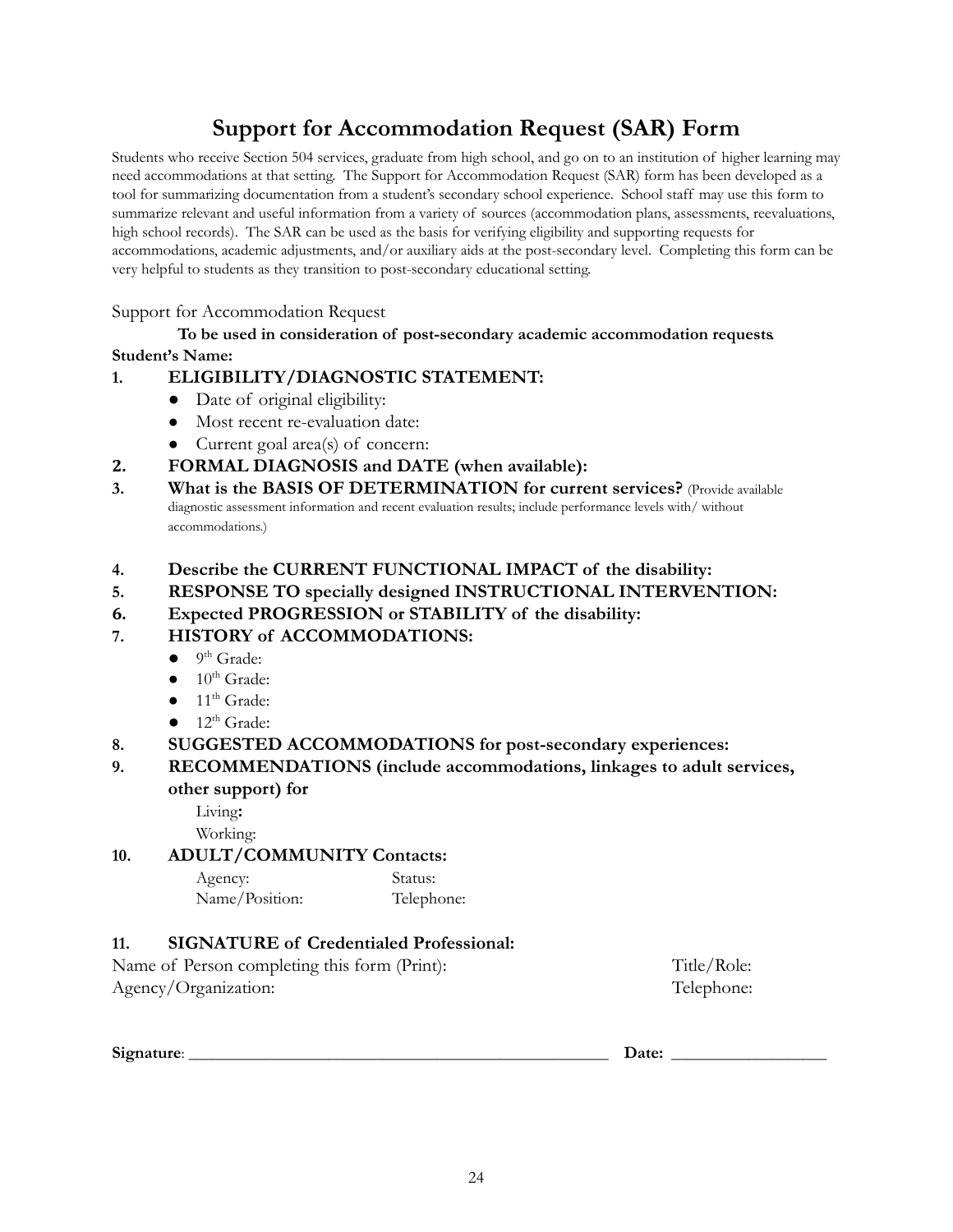#### **12. AUTHORIZATION for RELEASE OF INFORMATION**

I hereby authorize the release of information summarized in this**Support for Accommodation Request** for the purpose of evaluating eligibility and accommodation requests.

| Name of Student (Print): |       |
|--------------------------|-------|
| Student Signature:       | Date: |

**13. STUDENT WRITTEN RESPONSE—Statement of Goals (Please write your statement of at least 3-5 sentences describing what you hope to accomplish in the next year.)**